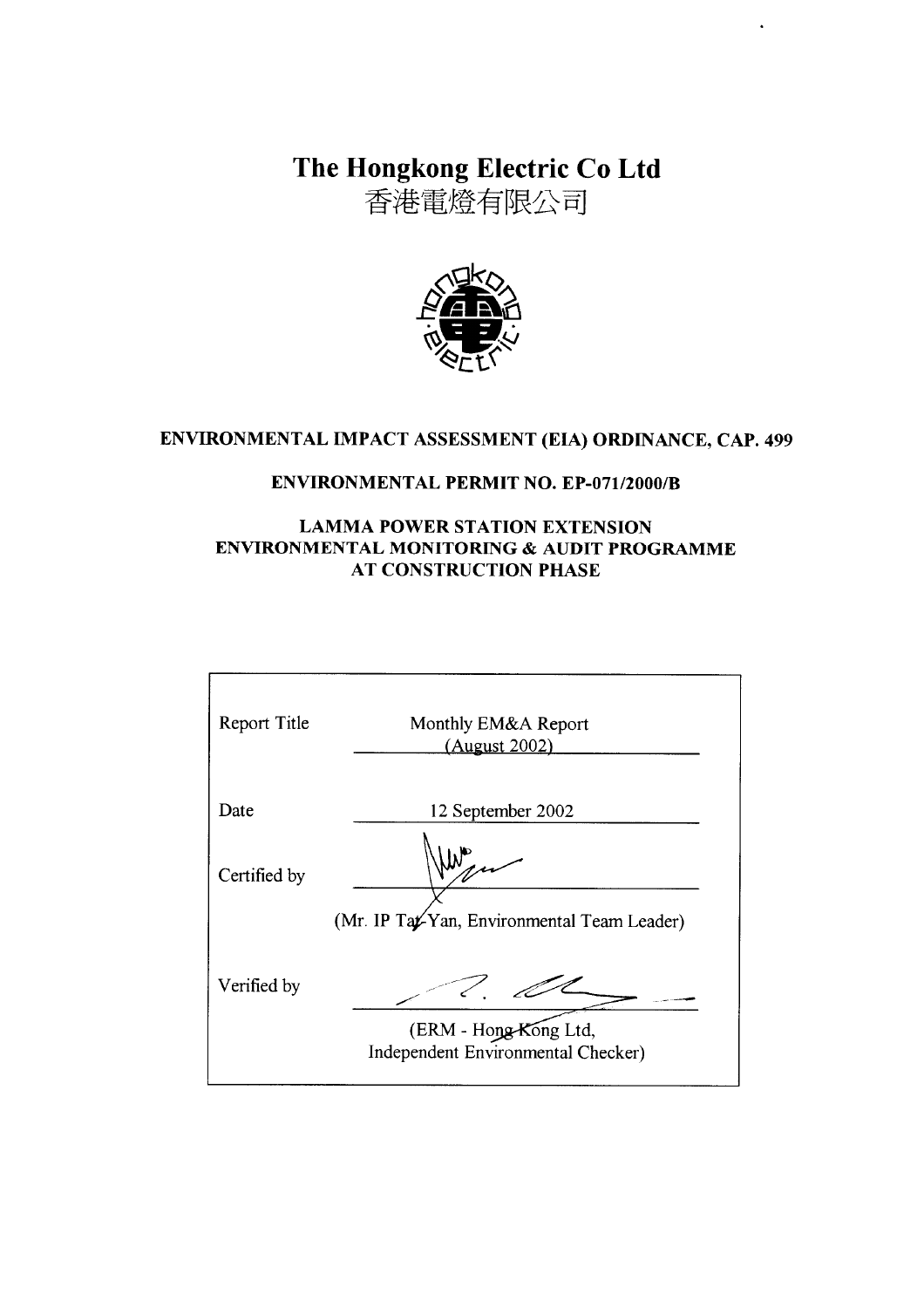# **TABLE OF CONTENT**

# **EXECUTIVE SUMMARY**

| 1.         |                                                                             | 1                |
|------------|-----------------------------------------------------------------------------|------------------|
| 1.1        | Background                                                                  | $\mathbf{1}$     |
| 1.2        | Project Organisation                                                        | $\mathbf{1}$     |
| 1.3        | Construction Works undertaken during the Reporting Month                    | $\overline{c}$   |
| 1.4        | Summary of EM&A Requirements                                                | $\overline{3}$   |
| 2.         |                                                                             | 7                |
| 2.1        | <b>Monitoring Requirements</b>                                              | 7                |
| 2.2        | <b>Monitoring Locations</b>                                                 | $\boldsymbol{7}$ |
| 2.3        | Monitoring Equipment                                                        | $\boldsymbol{7}$ |
| 2.4        | Monitoring Parameters, Frequency and Duration                               | $\,8\,$          |
| 2.5        | Monitoring Procedures and Calibration Details                               | 8                |
| 2.6        | <b>Results and Observations</b>                                             | 9                |
| 3.         |                                                                             | 12               |
| 3.1        | <b>Monitoring Requirements</b>                                              | 12               |
| 3.2        | <b>Monitoring Locations</b>                                                 | 12               |
| 3.3        | Monitoring Equipment                                                        | 12               |
| 3.4        | Monitoring Parameters, Frequency and Duration                               | 13               |
| 3.5        | Monitoring Procedures and Calibration Details                               | 13               |
| 3.6        | <b>Results and Observations</b>                                             | 14               |
| 4.         |                                                                             | .16              |
| 4.1        | <b>Monitoring Requirements</b>                                              | 16               |
| 4.2        | <b>Monitoring Locations</b>                                                 | 16               |
| 4.3        | <b>Monitoring Equipment</b>                                                 | 17               |
| 4.4        | Monitoring Parameters, Frequency and Duration                               | 17               |
| 4.5        | Monitoring Procedures and Calibration Details                               | 17               |
| 4.6        | <b>Results and Observations</b>                                             | 20               |
| 5.         |                                                                             | 22               |
| 5.1        | Review of Environmental Monitoring Procedures                               | 22               |
| 5.2        | <b>Assessment of Environmental Monitoring Results</b>                       | 22               |
| 5.3        | <b>Site Environmental Audit</b>                                             | 23               |
| 5.4        | <b>Status of Environmental Licensing and Permitting</b>                     | 24               |
| 5.5        | <b>Implementation Status of Environmental Mitigation Measures</b>           | 25               |
| 5.6<br>5.7 | <b>Implementation Status of Action/Limit Plans</b>                          | 25<br>25         |
|            | <b>Implementation Status of Environmental Complaint Handling Procedures</b> |                  |
| 6.         |                                                                             | 26               |
| 6.1        | <b>Status of Natural Gas supply</b>                                         | 26               |
| 6.2        | Key Issues for the Coming Month                                             | 26               |
| 6.3        | Monitoring Schedules for the Next 3 Months                                  | 27               |
| 6.4        | Construction Program for the Next 3 Months                                  | 27               |
| 7.         |                                                                             | 28               |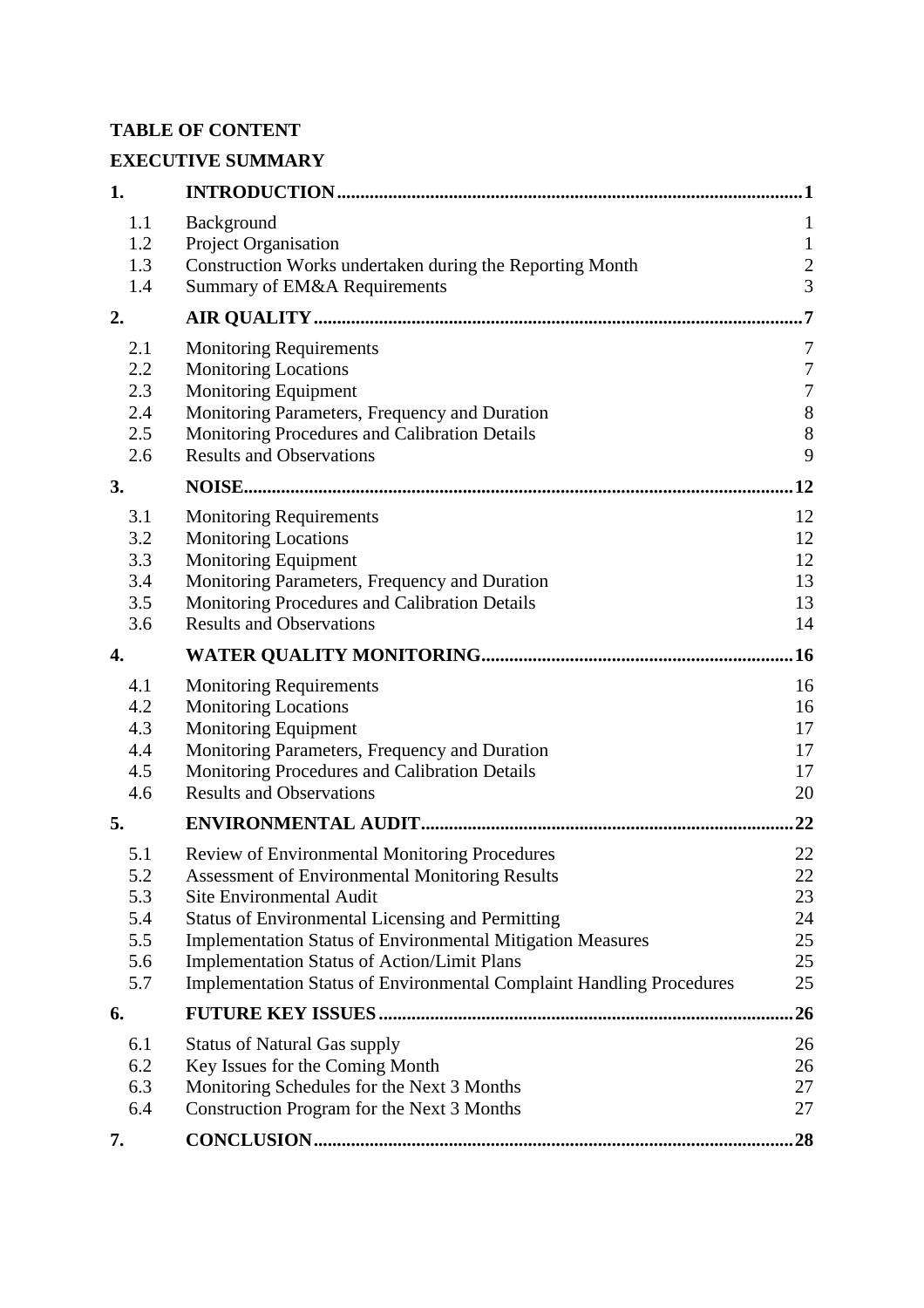### **LIST OF TABLES**

- Table 1.1 Construction Activities and Their Corresponding Environmental Mitigation **Measures**
- Table 2.1 Air Quality Monitoring Locations
- Table 2.2 Air Quality Monitoring Equipment
- Table 2.3 Air Quality Monitoring Parameter, Duration and Frequency
- Table 3.1 Noise Monitoring Locations
- Table 3.2 Noise Monitoring Equipment
- Table 3.3 Noise Monitoring Duration and Parameter
- Table 4.1 Water Quality Monitoring Locations
- Table 4.2 Water Quality Monitoring Equipment
- Table 4.3 Water Quality Monitoring Parameters and Frequency
- Table 4.4 Laboratory Analysis Methodologies of Marine Water Samples
- Table 5.1 Summary of AL Level Exceedances on Monitoring Parameters
- Table 5.2 Estimated Amounts of Waste Generated in August 2002
- Table 5.3 Summary of Environmental Licensing and Permit Status
- Table 5.4 Environmental Complaints / Enquiries Received in August 2002
- Table 5.5 Outstanding Environmental Complaints / Enquiries Received Before

#### **LIST OF FIGURES**

- Figure 1.1 Layout of Work Site
- Figure 1.2 Cable Route of Transmission System
- Figure 1.3 Location of Dumping Area (from  $12<sup>th</sup>$  June 2002)
- Figure 2.1 Location of Air Quality Monitoring Stations
- Figure 3.1 Location of Noise Monitoring Stations
- Figure 4.1 Location of Water Quality Monitoring Stations

#### **APPENDICES**

- Appendix A Organization Chart
- Appendix B Action and Limit Levels for Air Quality, Noise, Water quality Monitoring
- Appendix C Environmental Monitoring Schedule
- Appendix D Air Quality Monitoring Results for August 2002
- Appendix E Noise Monitoring Results for August 2002
- Appendix F Water Quality Monitoring Results for August 2002
- Appendix G The QA/QC Procedures and Results
- Appendix H Event/Action Plans
- Appendix I Site Audit Summary
- Appendix J Summary of EMIS
- Appendix K Tentative Construction Programme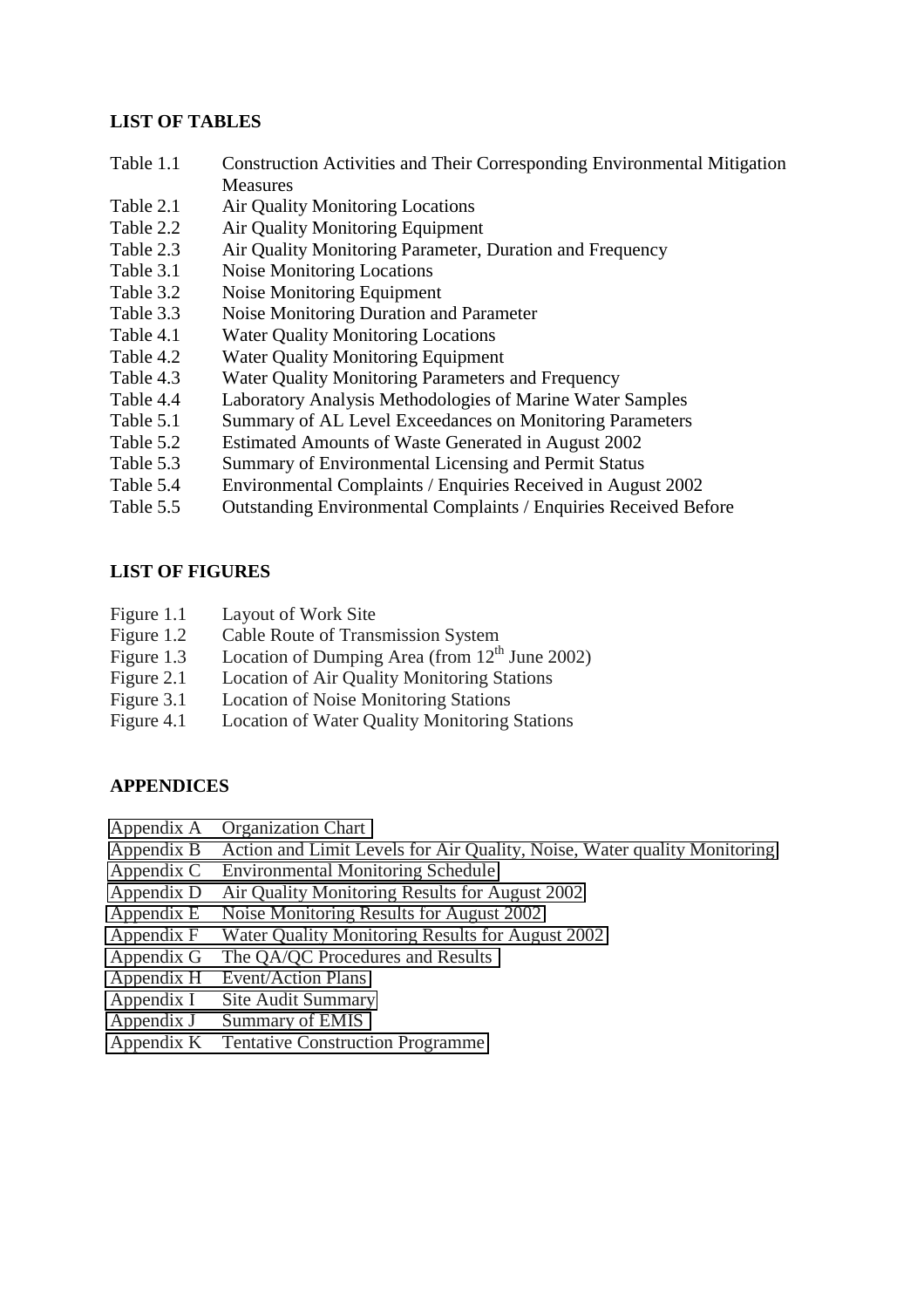# **EXECUTIVE SUMMARY**

This is the seventeenth monthly Environmental Monitoring and Audit (EM&A) report for the Project "Construction of Lamma Power Station Extension" prepared by the Environmental Team (ET). This report presents the results of impact monitoring on air quality, noise and marine water quality for the said project in August 2002.

Air, noise and water quality monitoring were performed. The results were checked against the established Action/Limit (AL) levels. An on-site audit was conducted once per week. The implementation status of the environmental mitigation measures, Event/Action Plan and environmental complaint handling procedures were also checked.

### **Construction Activities Undertaken**

With the closure of seawall for the reclamation site on 30 July 2002, the silt curtains were removed on 21 August 2002. Construction activities for Lamma Extension during the reporting month were tabulated as follows:

| Item                       | <b>Construction Activities</b>                                                                        |  |
|----------------------------|-------------------------------------------------------------------------------------------------------|--|
| <b>Site Formation</b>      | Placing of rockfill, seawall construction, sand filling, and piling of<br>foundation for link bridge. |  |
| Unit L9                    | Bored pipe construction for piling foundation.                                                        |  |
| <b>Transmission System</b> | No construction activities.                                                                           |  |

#### **Environmental Monitoring Works**

As water quality impacts will further be minimized after the closure of the seawall in end July 2002, impact monitoring work for water quality will no longer be required and has been terminated in August 2002. Post project monitoring work for a period of at least 4 weeks shall then be carried out in August 2002 in the same manner as impact monitoring work. All monitoring work at designated stations was performed as scheduled in the reporting period.

#### *Air Quality*

No exceedance of Action and Limit levels for air quality was recorded in the month.

#### *Noise*

The hoarding works for the construction of transmission system were completed on 11 May 2002. The civil works would tentatively commence in November 2002. As there was no construction work in this reporting month, manual noise measurements for the construction of transmission system was suspended. Construction work for Lamma Extension was carried out during the restricted hours including evening-time, holidays and night-time under valid Construction Noise Permits. No exceedance of Action and Limit levels for noise arising from the construction of Lamma Extension was recorded in the month.

#### *Water Quality*

There was no exceedance of Action and Limit Levels for water quality in the reporting month.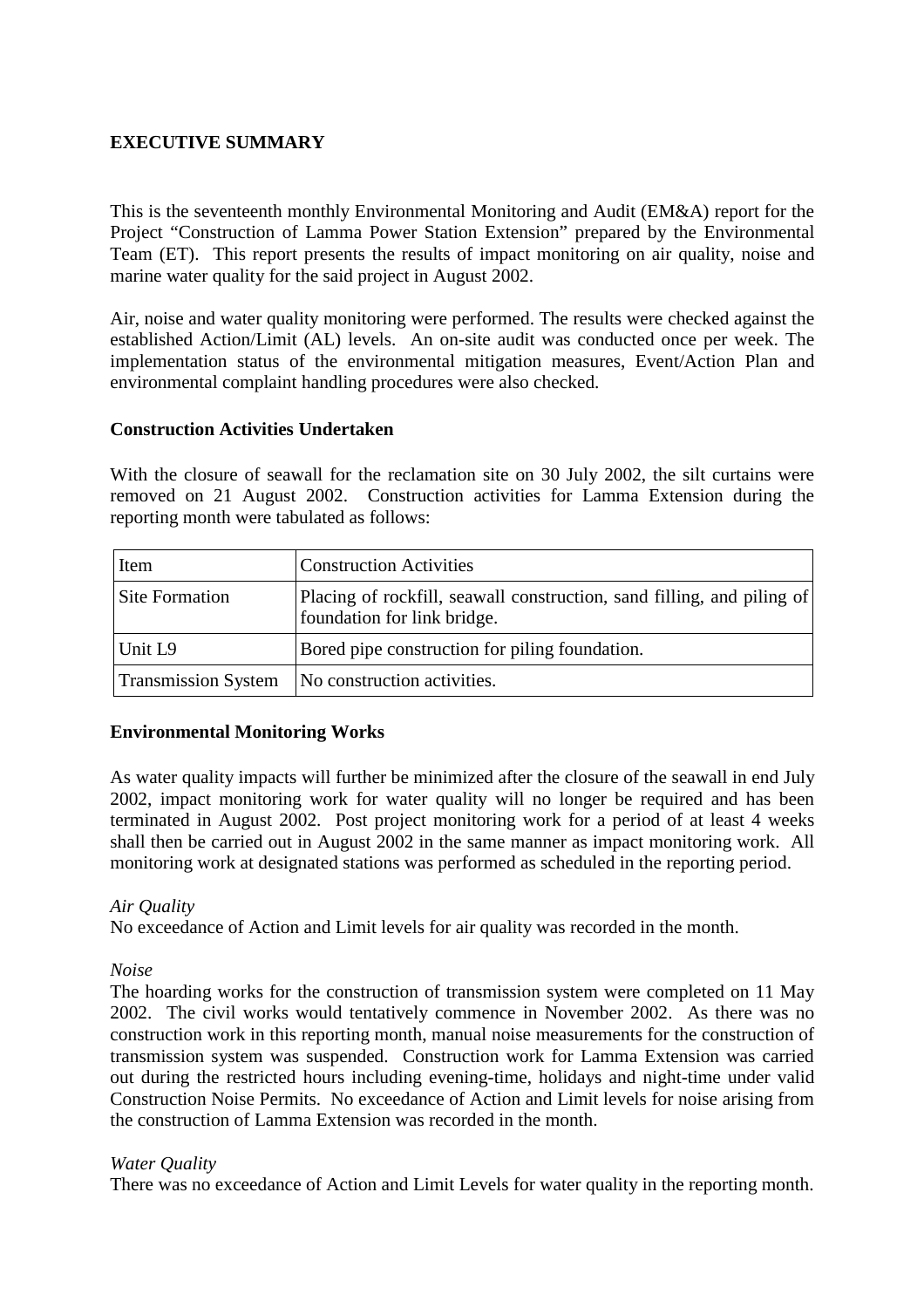# **Site Environmental Audit**

EPD officials visited Unit L9 piling construction site on 27 August 2002. They inspected the proposed desilting system and left the site without any adverse comment.

The Automatic Self-Monitoring Device (ASMD) data downloaded from the dumping hopper barge (21599V) on 15 August 2002 indicated that the ASMD was not functioning properly. The data was found missing since 12 August 2002. A warning letter was issued by EPD to the contractor on 23 August 2002 about the incident. The contractor replied to EPD that the concerned barge was not used for the project from 12 August 2002 to 15 August 2002 and would not be deployed for the remaining period of the project.

Site audits were carried out on a weekly basis to monitor environmental issues on the construction site. The site conditions were generally satisfactory. All required mitigation measures were implemented.

| <b>Description</b>        | Permit No.        | <b>Valid Period</b> |          | <b>Issued To</b> | Date of                |
|---------------------------|-------------------|---------------------|----------|------------------|------------------------|
|                           |                   | <b>From</b>         | To       |                  | <i><b>Issuance</b></i> |
| Varied Environmental      | EP-071/2000/B     | 13/07/01            |          | <b>HEC</b>       | 13/07/01               |
| Permit                    |                   |                     |          |                  |                        |
| <b>Construction Noise</b> | GW-UW0076-02      | 17/04/02            | 09/09/02 | Contractor       | 17/04/02               |
| Permit                    |                   |                     |          |                  |                        |
| <b>Construction Noise</b> | GW-UW0099-02      | 07/05/02            | 06/11/02 | Contractor       | 30/04/02               |
| Permit                    |                   |                     |          |                  |                        |
| <b>Construction Noise</b> | GW-UW0191-02      | 22/07/02            | 14/01/03 | Contractor       | 22/07/02               |
| Permit                    |                   |                     |          |                  |                        |
| Registration of           | WPN5213-912-      | 01/06/02            |          | Contractor       | 03/06/02               |
| <b>Chemical Waste</b>     | G1050-01          |                     |          |                  |                        |
| Producer                  |                   |                     |          |                  |                        |
| Dumping Permit            | EP/MD/03-002      | 12/06/02            | 11/12/02 | Contractor       | 10/6/02                |
| Waste Water               | EP742/912/006414I | 10/6/02             | 30/6/07  | Contractor       | 10/6/02                |
| Discharge Licence         |                   |                     |          |                  |                        |
| Waste Water               | EP742/912/006634I | 16/7/02             | 31/7/07  | Contractor       | 16/7/02                |
| Discharge Licence         |                   |                     |          |                  |                        |

### **Environmental Licensing and Permitting**

#### **Implementation Status of Environmental Mitigation Measures**

Environmental mitigation measures for the construction activities as recommended in the EM&A manual were implemented in the reporting month.

#### **Environmental Complaints**

No complaint against the construction activities was received in the reporting month.

#### **Future Key Issues**

The future key issues to be considered in the coming month are as follows:

#### Site Formation

- to continue monitoring the noise level during construction and to ensure compliance with the CNP's already obtained;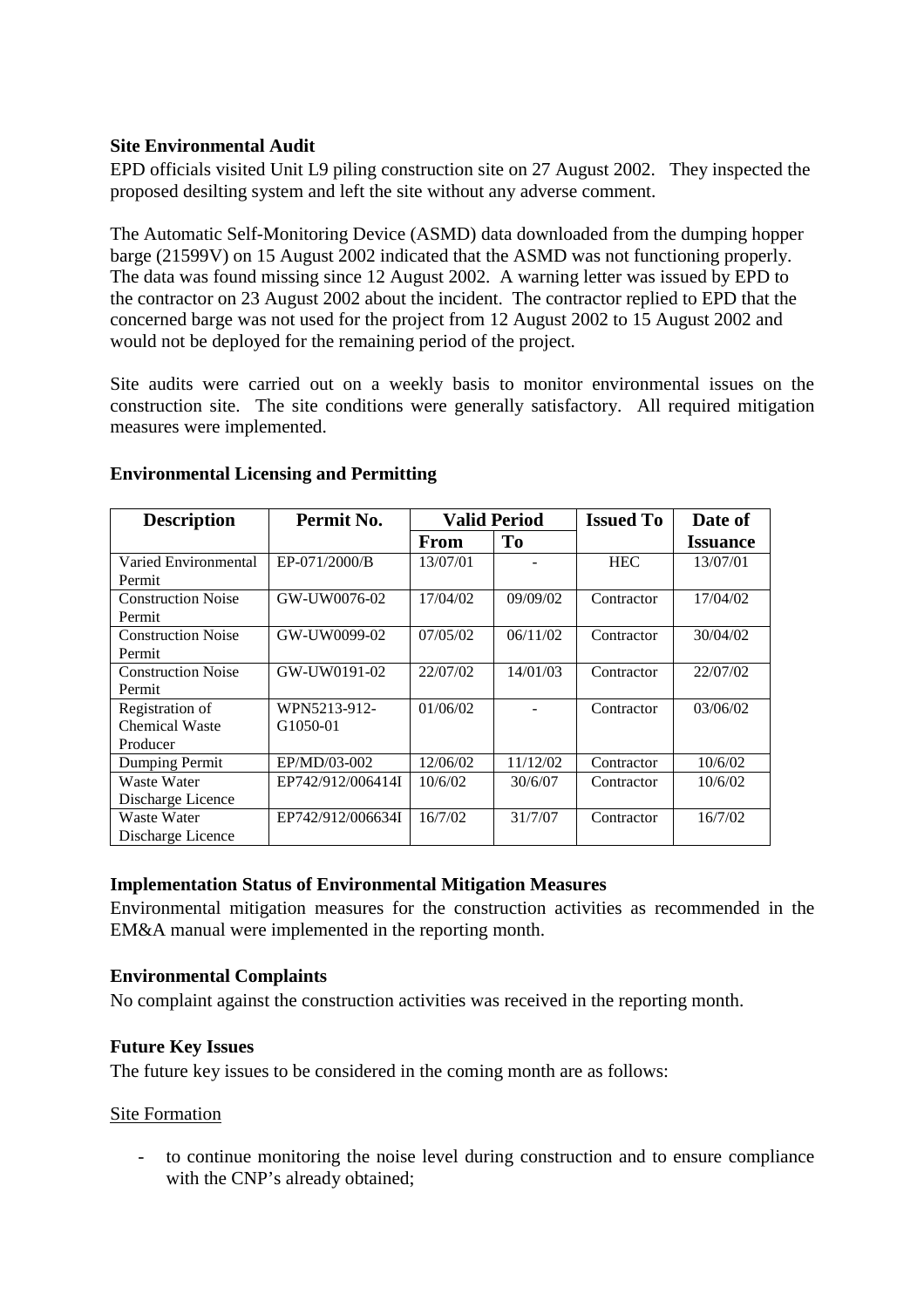- to continue the preventive measures for noise exceedance and keep monitoring/ reviewing the performance;
- to keep reviewing the monitoring results in order to take corresponding action to ensure the sea water quality;
- to provide de-silting utilities for wastewater before discharge from the piling works;
- to carry out post project monitoring works for marine water quality for at least four weeks (in August/September 2002) in the same manner as impact monitoring work after the closure of the seawall. No further marine water quality monitoring is required after successful completion of post project monitoring;

### Transmission System

- to closely monitor the construction activities, if any, in order to avoid disturbance to the rare plants;
- to provide temporary fire fighting equipment for prevention of fire within the work sites;

# Unit L9 Piling Foundation

- to continue monitoring the noise level during construction and to ensure compliance with the CNPs already obtained;
- to continue the preventive measures for noise exceedance and keep monitoring/ reviewing the performance;
- to spray water on the ground and road surface to prevent dust emission;
- to continue monitoring and reviewing the emission of smoke from construction machines;
- to recycle wastewater during the bored piling and interface coring works;
- to implement the Waste Management Plan.

# **Concluding Remarks**

Except the malfunctioning of the Automatic Self Monitoring Device installed in the contractor's dumping hopper barges spotted by EPD on 15 August 2002 for which the contractor stated that the barge was not deployed between  $12<sup>th</sup>$  August and  $15<sup>th</sup>$  August, the environmental performance of the project was generally satisfactory.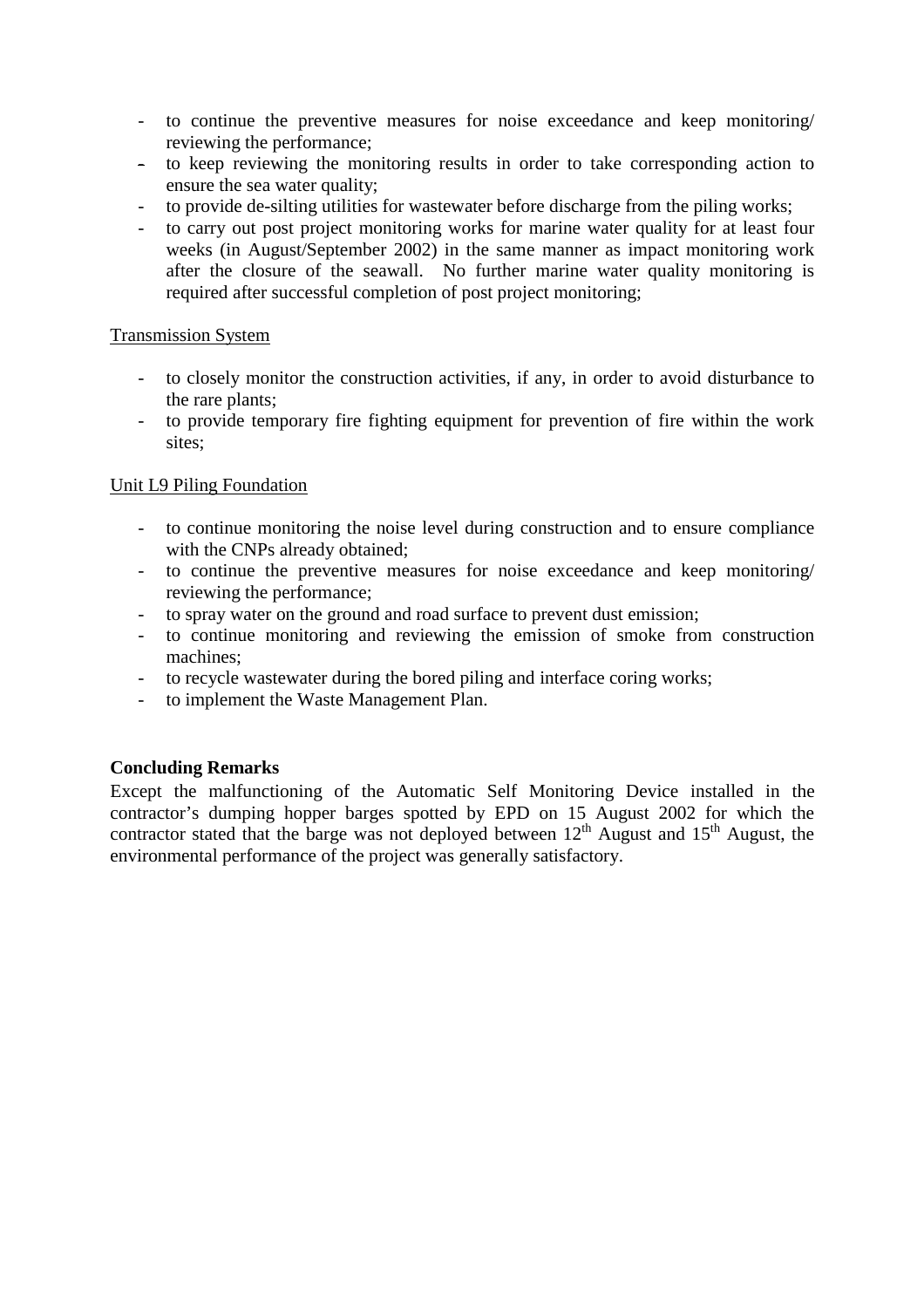# **1. INTRODUCTION**

# **1.1 Background**

The Environmental Team (hereinafter called the "ET") was formed within the Hongkong Electric Co. Ltd (HEC) to undertake Environmental Monitoring and Audit for "Construction of Lamma Power Station Extension" (hereinafter called the "Project"). Under the requirements of Section 6 of Environmental Permit EP-071/2000/B, an EM&A programme for impact environmental monitoring set out in the EM&A Manual (Construction Phase) is required to be implemented. In accordance with the EM&A Manual, environmental monitoring of air quality, noise and water quality and regular environmental audits are required for the Project.

The Project involves the construction of a gas-fired power station employing combined cycled gas turbine technology, forming an extension to the existing Lamma Power Station. The key elements of the Project including the construction activities associated with the transmission system and submarine gas pipeline are outlined as follows.

- dredging and reclamation to form approximately 22 hectares of usable area;
- construction of six 300MW class gas-fired combined cycle units;
- construction of a gas receiving station;
- construction of a new transmission system linking the Lamma Extension to load centres on Hong Kong Island;
- laying of a gas pipeline for the supply of natural gas to the new power station

This report summarizes the environmental monitoring and audit work for the Project for the month of August 2002.

# **1.2 Project Organisation**

An Environmental Management Committee (EMC) has been set up in HEC to oversee the Project. The management structure includes the following:

- Environmental Protection Department (The Authority);
- Environmental Manager (The Chairman of the Environmental Management Committee);
- Engineer;
- Independent Environmental Checker (IEC);
- Environmental Team (ET);
- Contractor.

The project organisation chart for the construction EM&A programme is shown in Appendix A.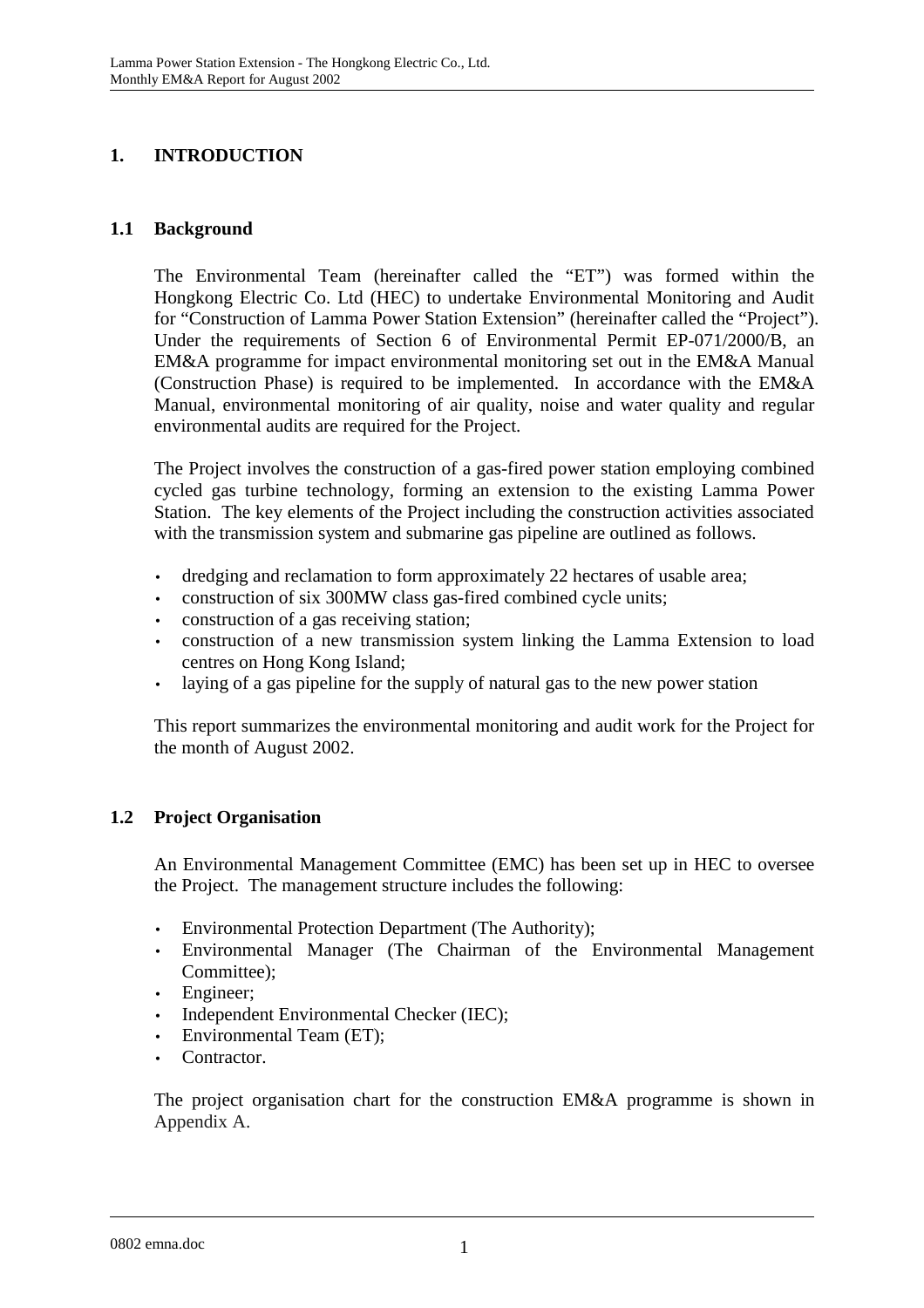# **1.3 Construction Works undertaken during the Reporting Month**

With the closure of the seawall for the reclamation site on 30 July 2002, the silt curtains were removed on 21 August 2002. Construction activities undertaken during the reporting month for site formation were placing of rock fill, construction of seawall, sand filling and piling foundation for link bridge. Construction activity for Unit L9 was the construction of bored pile for piling foundation. There was no construction activity for Unit L9's associated transmission system. Layout plans for site formation and transmission system are shown in Figure 1.1 and Figure 1.2 respectively. Uncontaminated dredged/excavated materials arising from the piling foundation work of Unit L9 were dumped at the assigned location within the South Cheung Chau Spoil Disposal Area. Figure 1.3 shows dumping location in August 2002.

The main construction activities carried out during the reporting month and the corresponding environmental mitigation measures are summarized in Table 1.1. The implementation of major mitigation measures in the month is provided in Appendix J.

| <b>Item</b>           | Construction<br><b>Activities</b>                                   | <b>Environmental Mitigation Measures</b>                                                                                                                                                                                                                                                                                                                                          |
|-----------------------|---------------------------------------------------------------------|-----------------------------------------------------------------------------------------------------------------------------------------------------------------------------------------------------------------------------------------------------------------------------------------------------------------------------------------------------------------------------------|
| <b>Site Formation</b> |                                                                     |                                                                                                                                                                                                                                                                                                                                                                                   |
| 1                     | Placing of<br>Rockfill,<br>Seawall<br>Construction &<br>Sandfilling | <b>Noise</b><br>General noise mitigation measures employed at all<br>work sites throughout the construction phase.<br><b>Waste Management</b><br>Waste Management Plan submitted and implemented.<br><b>Marine Ecology</b><br>All construction related vessels approached the site<br>from the designated route/channel to avoid possible<br>disturbance to the finless porpoise. |
| $\overline{2}$        | Piling<br>Foundation for<br>Link Bridge                             | <b>Water Quality</b><br>De-silting system is installed to treat the wastewater<br>before being discharged.<br><b>Noise</b><br>General noise mitigation measures implemented and<br>silenced type equipment deployed.<br>Air<br>Dust suppression measures implemented.                                                                                                             |

| Table 1.1 Construction Activities and Their Corresponding Environmental Mitigation |
|------------------------------------------------------------------------------------|
| Measures                                                                           |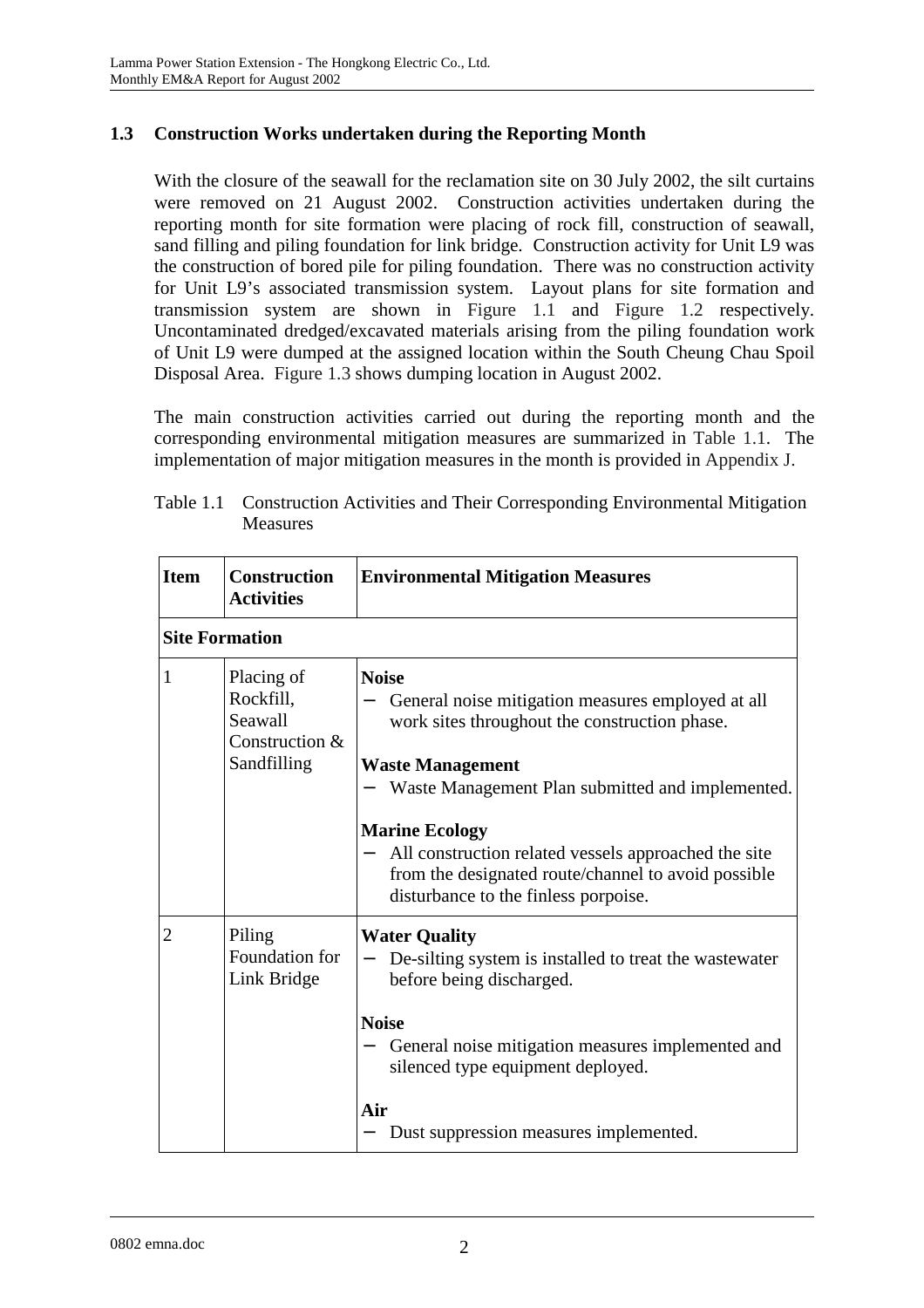|                | <b>Construction of Transmission System</b> |                                                                                                                                                                                                                                |  |  |
|----------------|--------------------------------------------|--------------------------------------------------------------------------------------------------------------------------------------------------------------------------------------------------------------------------------|--|--|
| 3              | activities                                 | No construction <b>Terrestrial Ecology</b><br>Special care and close monitoring to avoid<br>disturbances to the rare plant species.<br>Temporary fire fighting equipment provided within<br>the work area during construction. |  |  |
|                |                                            | <b>Construction of Unit L9 Piling Foundation</b>                                                                                                                                                                               |  |  |
| $\overline{4}$ | <b>Bored Pile</b><br>Piling<br>Foundation  | <b>Water Quality</b><br>Construction for $ -$ Wastewater is recycled during construction.<br><b>Noise</b><br>General noise mitigation measures implemented and<br>silenced type equipment deployed.                            |  |  |
|                |                                            | Air<br>Dust suppression measures implemented.                                                                                                                                                                                  |  |  |
|                |                                            | <b>Waste Management</b><br>Waste is sorted, stored & recycled.<br>Chemical waste is stored and collected.                                                                                                                      |  |  |

# **1.4 Summary of EM&A Requirements**

The EM&A program requires environmental monitoring for air, noise and water quality. Regular environmental site audits for air quality, noise, water quality and waste management were carried out. The detailed EM&A monitoring work for air quality, noise and water quality are described in Sections 2, 3 and 4 respectively.

The following environmental audits are summarized in Section 5 of this report:

- Environmental monitoring results;
- Waste Management Records;
- Weekly site audit results;
- The status of environmental licensing and permits for the Project;
- The implementation status of environmental protection and pollution control/ mitigation measures.

Future key issues will be reported in Section 6 of this report.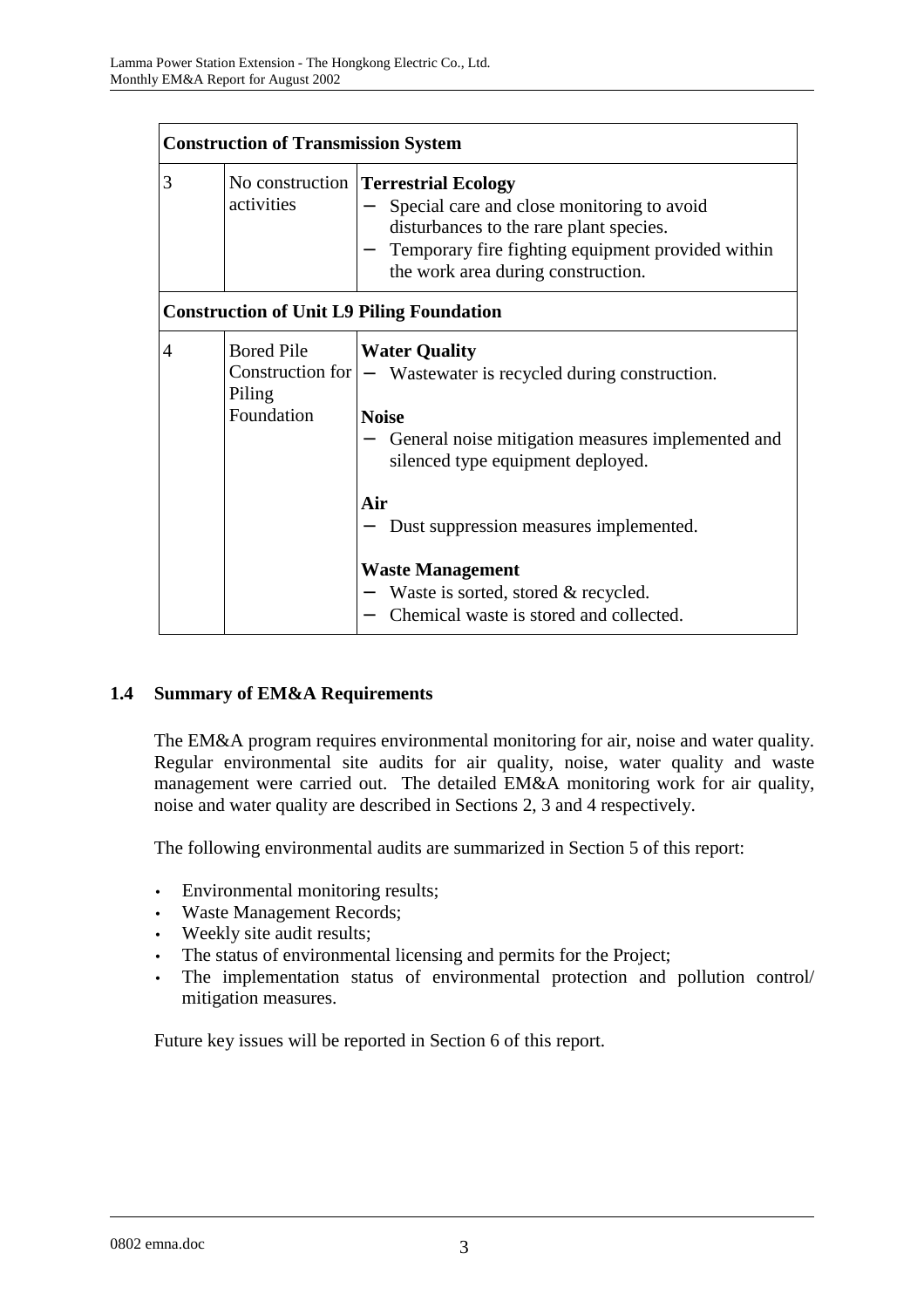

Figure 1.1 Layout of Work Site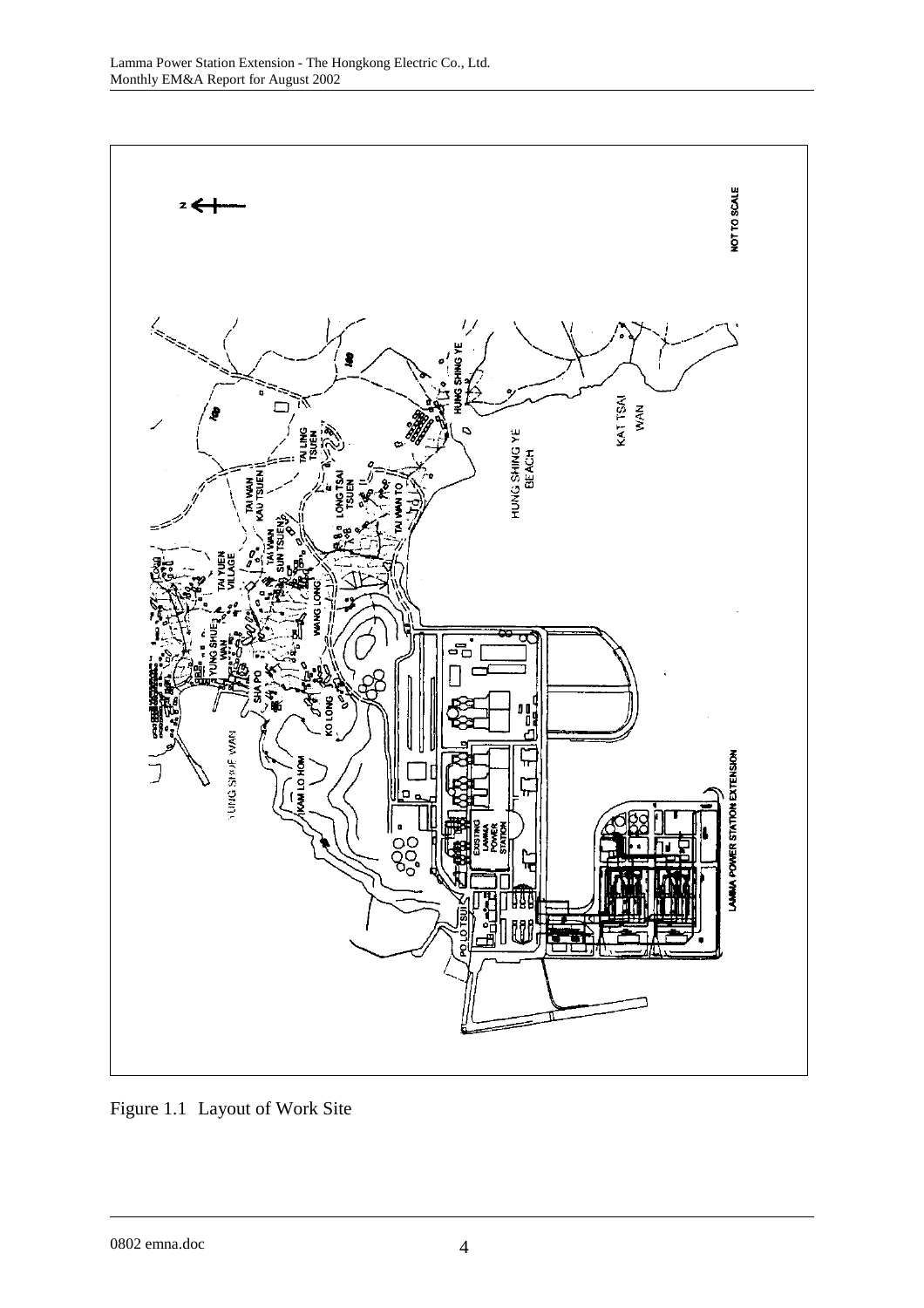

Figure 1.2 Cable Route of Transmission System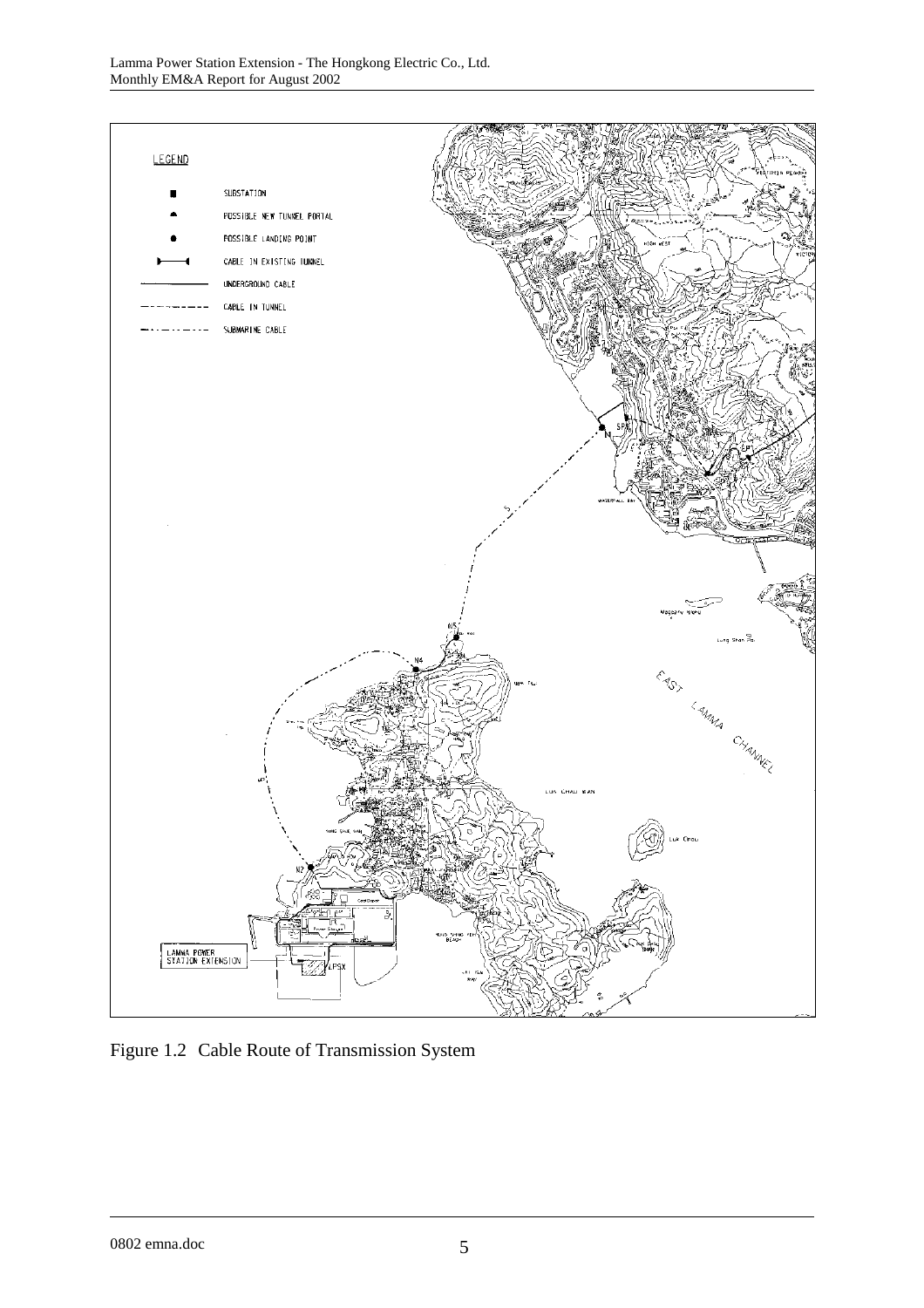

Figure 1.3 Location of Dumping Area (from  $12<sup>th</sup>$  June 2002)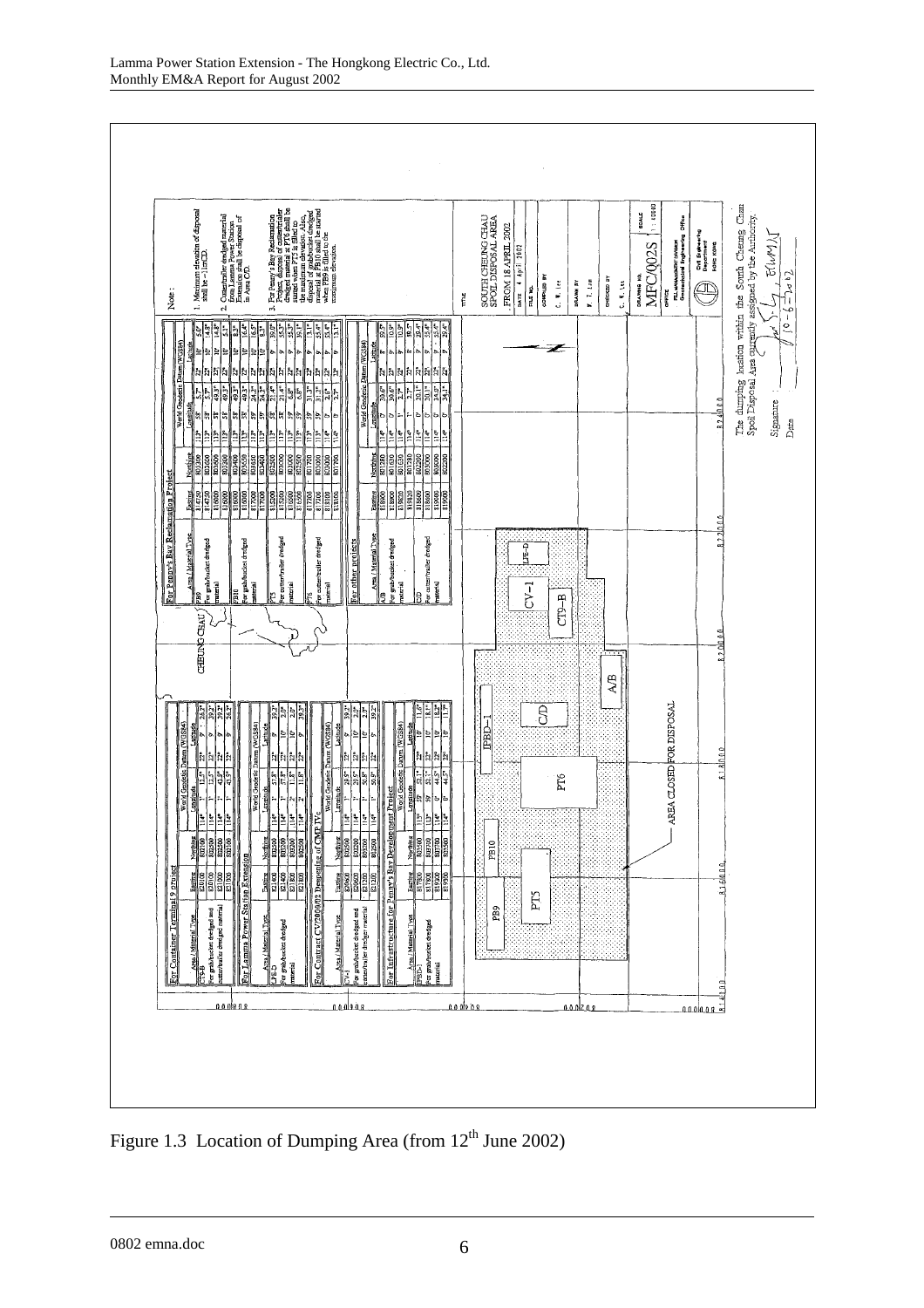# **2. AIR QUALITY**

# **2.1 Monitoring Requirements**

1-hour and 24-hour TSP monitoring at agreed frequencies were conducted to monitor air quality. The impact monitoring data were checked against the Action/Limit Levels as determined in the Baseline Monitoring Report (Construction Phase). Appendix B shows the established Action/Limit Levels for Air Quality.

# **2.2 Monitoring Locations**

Three dust monitoring locations were selected for 1-hour TSP sampling (AM1, AM2 & AM3) while four monitoring locations were selected for 24-hour TSP sampling (AM1, AM2, AM3 and AM4). Table 2.1 tabulates the monitoring stations. The locations of the monitoring stations are shown in Figure 2.1.

| <b>Location I.D.</b> | <b>Description</b> |
|----------------------|--------------------|
| AM1                  | Reservoir          |
| AM2                  | <b>East Gate</b>   |
| AM3                  | Ash Lagoon         |
| AM4                  | Tai Yuen Village   |

Table 2.1 Air Quality Monitoring Locations

# **2.3 Monitoring Equipment**

Continuous 24-hour TSP air quality monitoring was performed using the GS2310 High Volume Air Samplers (HVAS), Partisol Model 2000 Sampler and the MINIVOL Portable Sampler at AM1&2, AM3 and AM4 respectively. TEOM Model 1400a continuous dust monitors were used to carry out 1-hour TSP monitoring at AM1, AM2 and AM3. Table 2.2 summarises the equipment used in dust monitoring.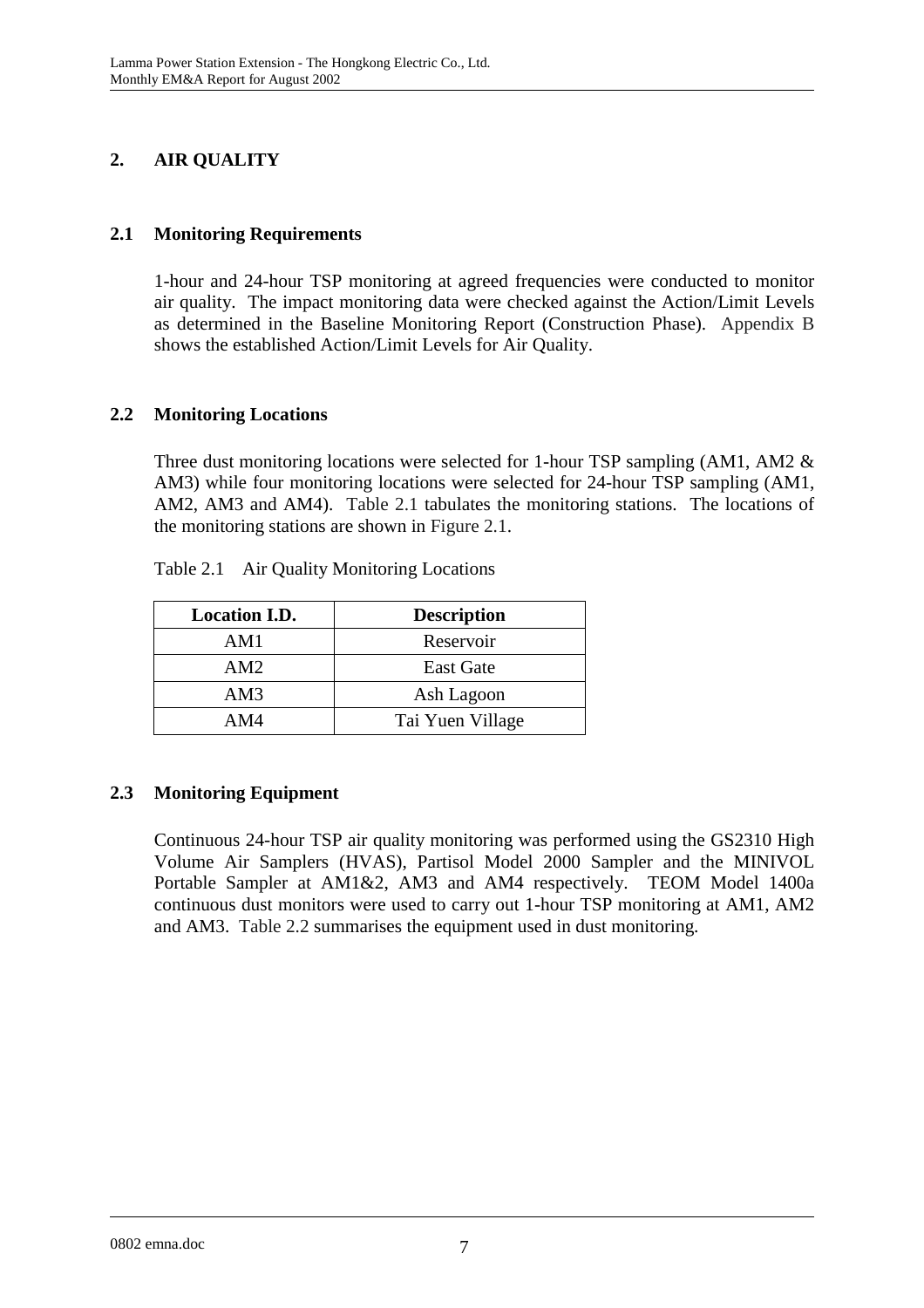| Equipment                        | <b>Model and Make</b>     |
|----------------------------------|---------------------------|
| 24-hour sampling:                |                           |
| <b>HVAS</b> Sampler              | Model GS2310              |
|                                  | Anderson Instruments Inc. |
| Partisol Air Sampler             | Partisol Model 2000       |
|                                  | Rupprecht & Patashnick    |
| <b>MINIVOL Portable Sampler</b>  | <b>AIRMETRICS</b>         |
| <i>l</i> -hour sampling:         |                           |
| <b>Continuous TSP Dust Meter</b> | <b>TEOM Model 1400a</b>   |
|                                  | Rupprecht & Patashnick    |

Table 2.2 Air Quality Monitoring Equipment

# **2.4 Monitoring Parameters, Frequency and Duration**

Table 2.3 summarises the monitoring parameters, duration and frequency of air quality monitoring. The monitoring schedule for the reporting month is shown in Appendix C.

| <b>Monitoring</b><br><b>Stations</b> | <b>Parameter</b> | <b>Duration</b> | <b>Frequency</b>              |
|--------------------------------------|------------------|-----------------|-------------------------------|
| AM1                                  | 1-hour TSP       |                 | 3 hourly samples every 6 days |
|                                      | 24-hour TSP      | 24              | Once every 6 days             |
| AM2                                  | 1-hour TSP       |                 | 3 hourly samples every 6 days |
|                                      | 24-hour TSP      | 24              | Once every 6 days             |
| AM3                                  | 1-hour TSP       |                 | 3 hourly samples every 6 days |
|                                      | 24-hour TSP      | 24              | Once every 6 days             |
| AM4                                  | 24-hour TSP      | 24              | Once every 6 days             |

Table 2.3 Air Quality Monitoring Parameter, Duration and Frequency

# **2.5 Monitoring Procedures and Calibration Details**

24- hour TSP Monitor:

# *Preparation of Filter Papers*

- Visual inspection of filter papers was carried out to ensure that there were no pinholes, tears and creases;
- The filter papers were then labelled before sampling.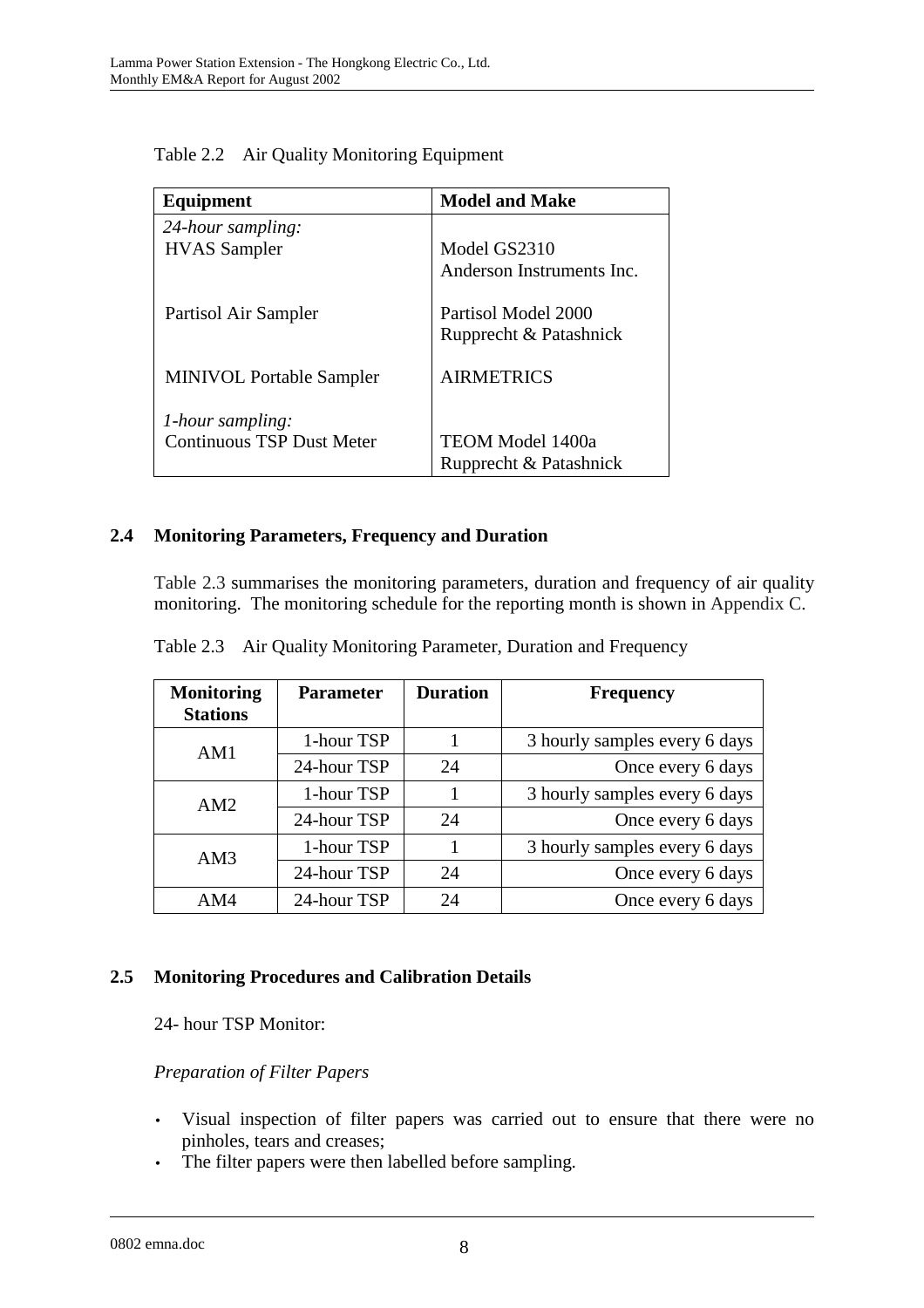• The filter papers were equilibrated at room temperature and relative humidity  $<$  50% for at least 24 hours before weighing.

# *Field Monitoring*

- During collection of the sampled filter paper, the information on the elapse timer was logged. Site observations around the monitoring stations, which might have affected the monitoring results, were also recorded. Major pollution sources, if any, would be identified and reported. The flow record chart for the previous sampling was checked to see if there was any abnormality.
- The post-sampling filter papers were removed carefully from the filter holder and folded to avoid loss of fibres or dust particles from the filter papers;
- The filter holder and its surrounding were cleaned;
- A pre-weighed blank filter paper for the next sampling was put in place and aligned carefully. The filter holder was then tightened firmly to avoid leakage;
- A new flow record chart was loaded into the flow recorder;
- The programmable timer was set for the next 24 hrs sampling period,  $\pm$  1/2 hr;
- The post-sampling filter papers were equilibrated at room temperature and relative humidity < 50% for at least 24 hours before weighing.

#### 1- hour TSP Monitor:

- The following parameters of the TEOM model dust meters are regularly checked to ensure proper functionality:
	- o Mass concentration;
	- o Total mass;
	- o Frequency of the tapered element;
	- o Electrical noise;
	- o Main flow;
	- o Auxiliary flow.

#### *Maintenance & Calibration*

- The monitoring equipment and their accessories are maintained in good working conditions.
- Monitoring equipment is calibrated at monthly intervals. Calibration details are shown in Appendix G.

# **2.6 Results and Observations**

Dust monitoring was conducted as scheduled in the reporting month. All monitoring data and graphical presentation of the monitoring results are provided in Appendix D. Key findings and observations are provided below: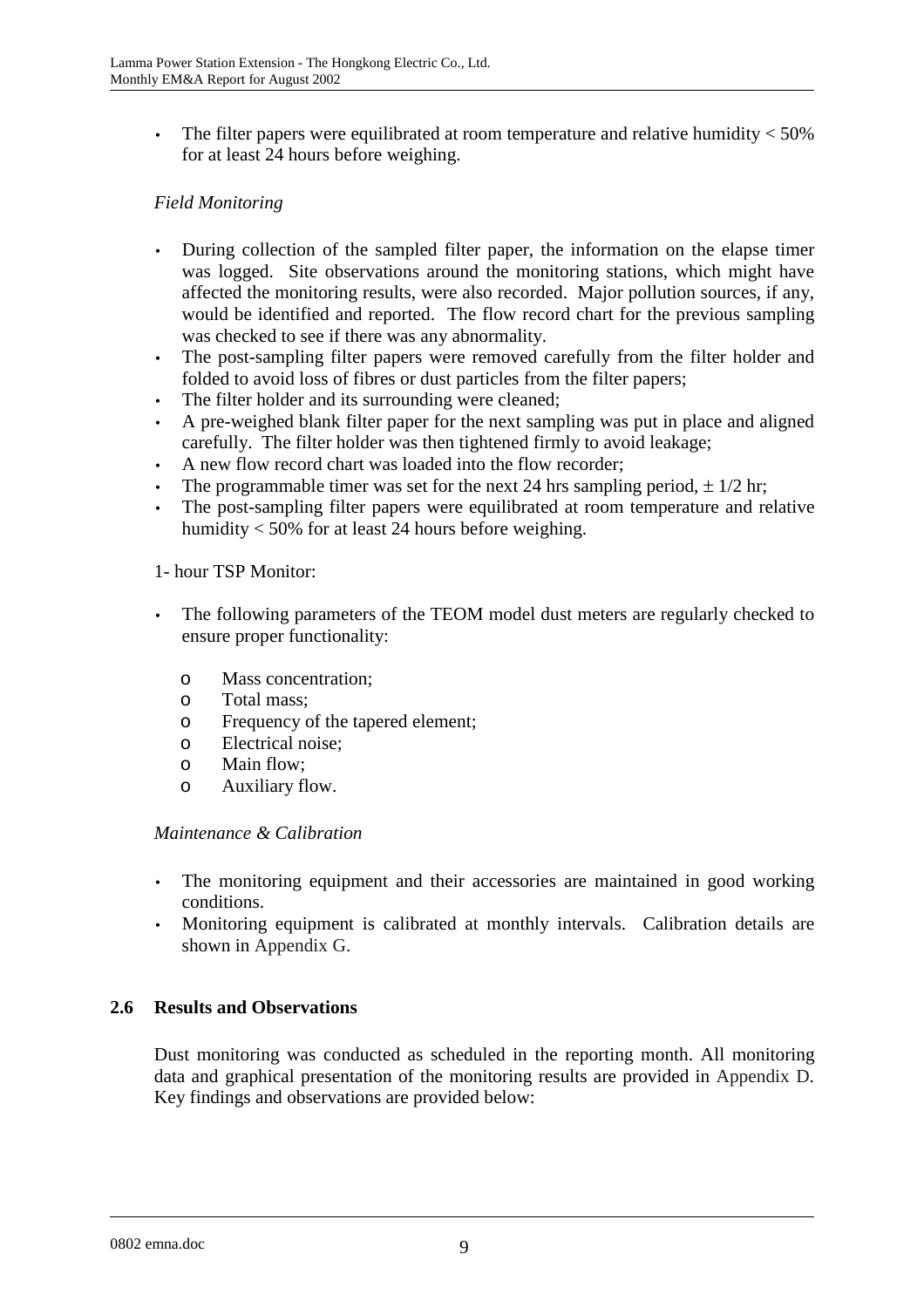# *1-hour TSP*

No exceedance of 1-hour TSP Action/Limit Level was recorded in the month.

*24-hour TSP* 

No exceedance of 24-hour TSP Action/Limit Level was recorded in the month.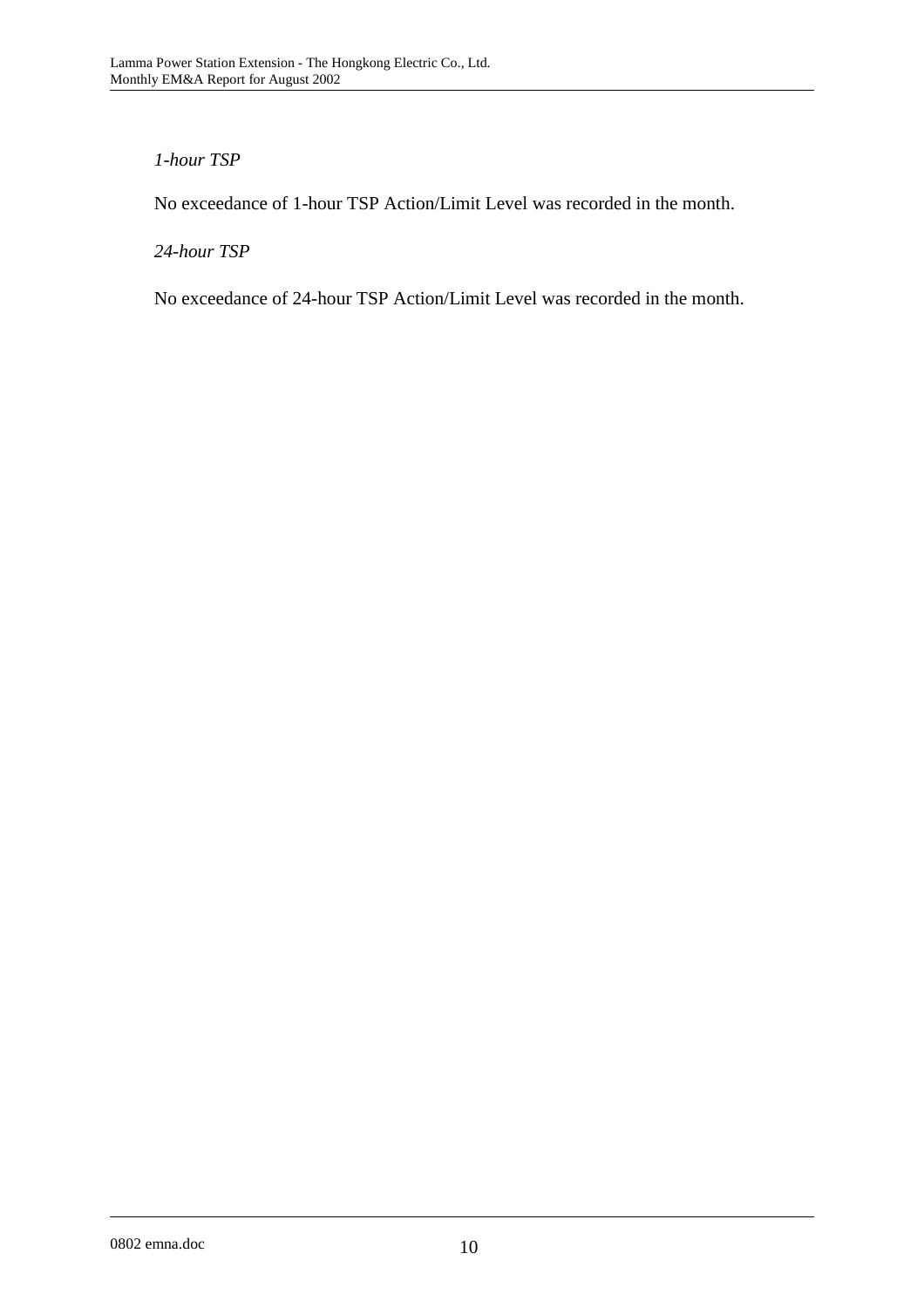

Figure 2.1 Location of Air Quality Monitoring Stations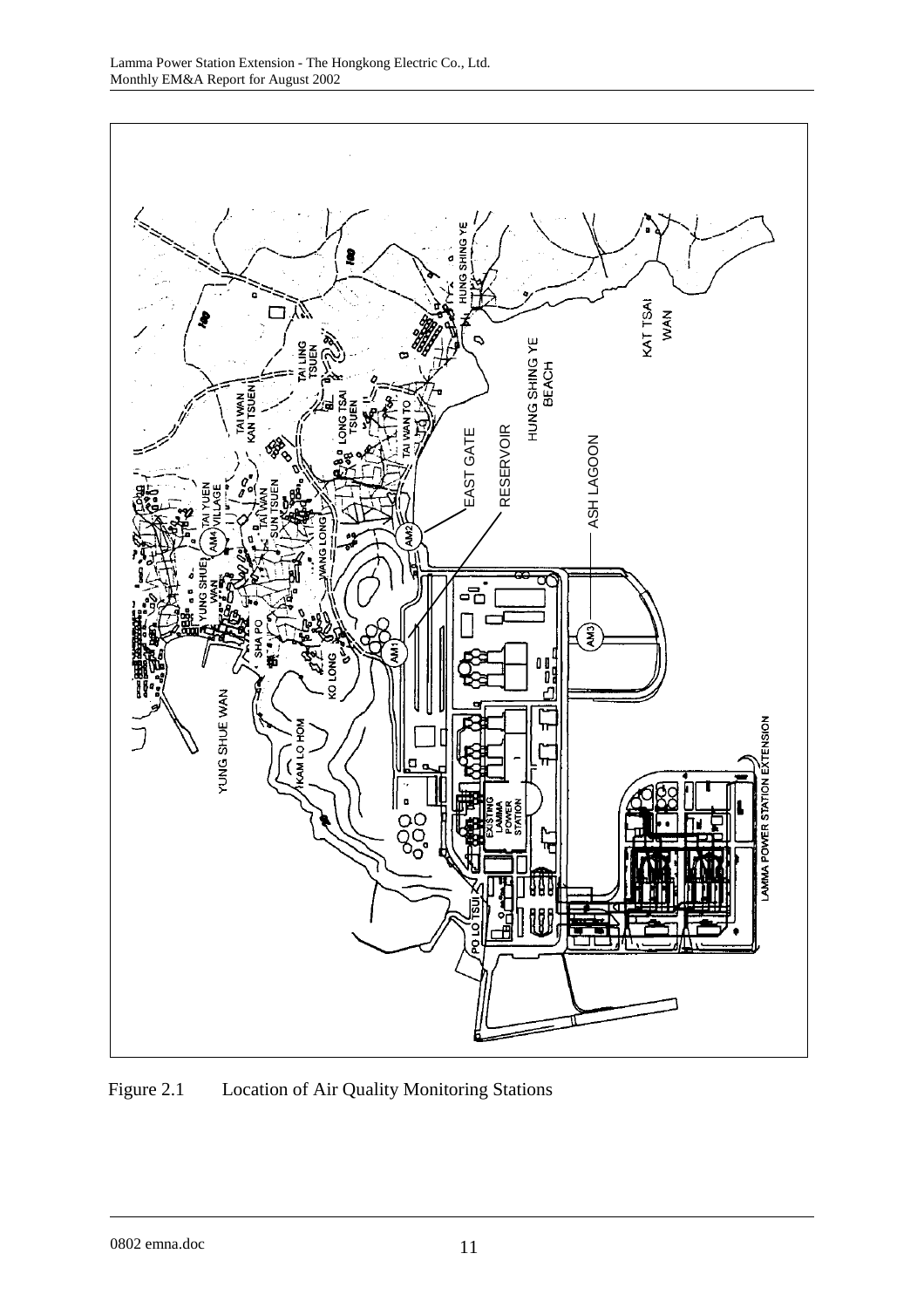# **3. NOISE**

# **3.1 Monitoring Requirements**

Continuous noise alarm monitoring at Ash Lagoon/Ching Lam were carried out to calculate the noise contributed by the construction activities at the two critical NSR's, viz. Long Tsai Tsuen/Hung Shing Ye and the school within the village of Tai Wan San Tsuen. The impact monitoring data for construction noise other than percussive piling were checked against the limit levels specified in the EM&A Manual. With the availability of the construction noise permits, impact monitoring for the construction work during the restricted hours was also carried out. Section 5 presents the details of the construction noise permits. The impact noise monitoring data were checked against the limit levels specified in the EM&A Manual. Appendix B shows the established Action/Limit Levels for noise.

The hoarding works for the construction of transmission system were completed on 11 May 2002. The civil works would tentatively commence in November 2002. As there was no construction work in August 2002, manual noise measurements at Pak Kok Tsui residences was suspended in this reporting month.

# **3.2 Monitoring Locations**

In accordance with the EM&A manual, the identified noise monitoring locations are listed in Table 3.1 and shown in Figure 3.1.

| <b>Purpose of noise monitoring</b> | <b>Monitoring Location</b> |  |
|------------------------------------|----------------------------|--|
| Lamma Extension                    | Ash Lagoon                 |  |
| Lamma Extension                    | Ching Lam                  |  |

Table 3.1 Noise Monitoring Locations

# **3.3 Monitoring Equipment**

The sound level meters used for noise monitoring complied with International Electrotechnical Commission Publications 651:1979 (Type 1) and 804:1985 (Type 1). The noise monitoring equipment used is shown in Table 3.2.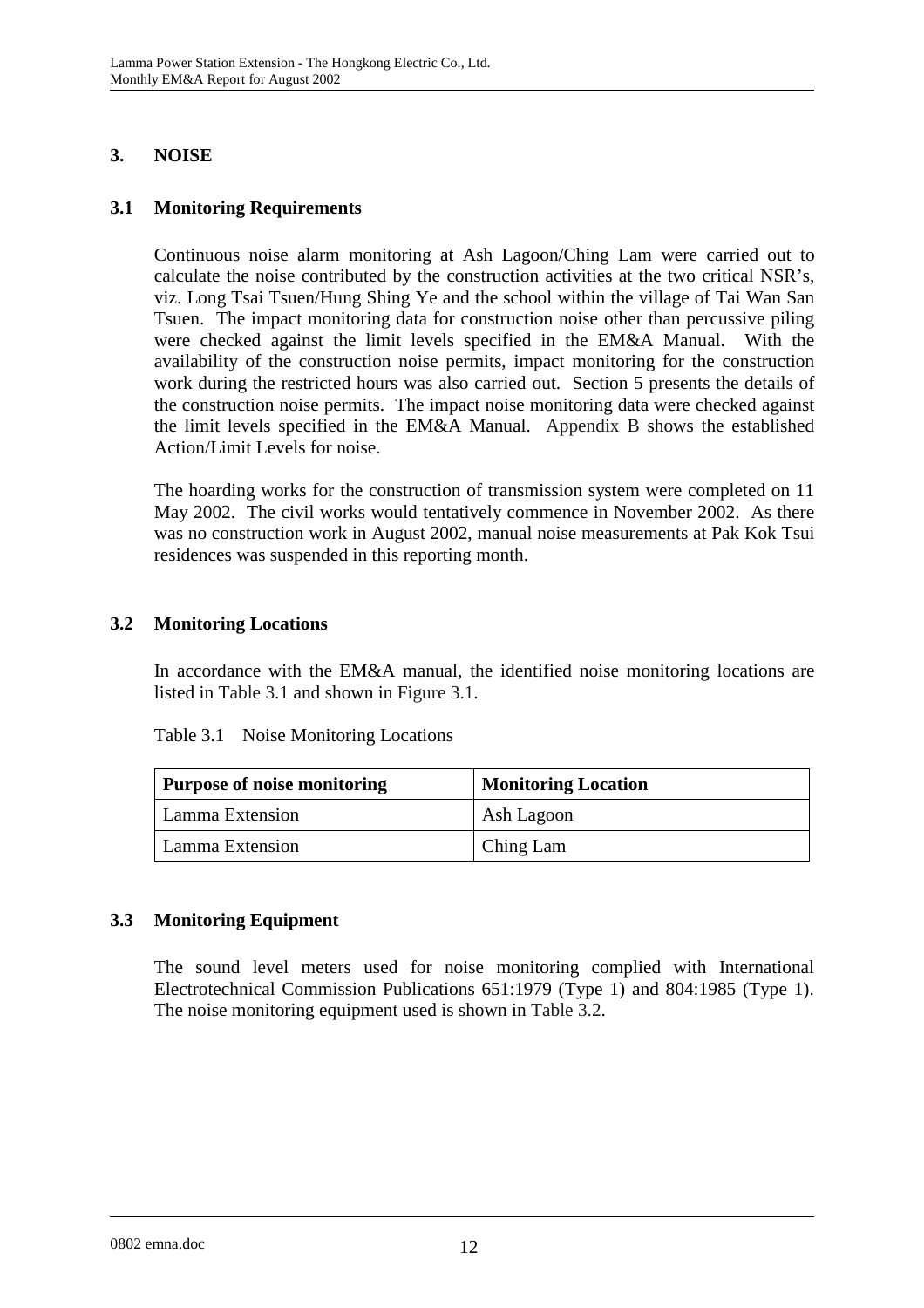| Equipment              | Model                |  |
|------------------------|----------------------|--|
| Sound level meter      | Rion NA-27 and NL-31 |  |
| Sound level calibrator | Rion NC-74           |  |

### **3.4 Monitoring Parameters, Frequency and Duration**

Continuous alarm monitoring of A-weighted Leq levels was carried out at Ash Lagoon and Ching Lam. The measurement duration and parameter of noise monitoring were presented in Table 3.3 as follows:

| Location                | <b>Time Period</b>                                                                                   | <b>Frequency</b>                         | <b>Parameter</b>   |
|-------------------------|------------------------------------------------------------------------------------------------------|------------------------------------------|--------------------|
|                         | Daytime:<br>0700-1900 hrs on normal<br>weekdays                                                      | Daytime:<br>30 minutes                   | 30-min $L_{Aea}$   |
| Ash Lagoon<br>Ching Lam | Evening-time $&$ holidays:<br>$0700-2300$ hrs on holidays;<br>and 1900-2300 hrs on all<br>other days | Evening-time<br>& holidays:<br>5 minutes | 5-min $L_{Aeq}$    |
|                         | Night-time:<br>2300-0700 hrs of next day                                                             | Night-time:<br>5 minutes                 | $5$ -min $L_{Aeq}$ |

# **3.5 Monitoring Procedures and Calibration Details**

#### *Monitoring Procedures*

# *Continuous Noise Monitoring for Lamma Extension Construction*

The measured noise levels (MNL's) were collected at the noise alarm monitoring stations at Ash Lagoon and Ching Lam. The notional background noise levels (viz. baseline noise data at Ash Lagoon and Ching Lam) were applied to correct the corresponding MNL's in 30-min/5-min  $L_{Aea}$ .

A wind speed sensor was installed at Station Building Rooftop. The wind speed signal was used to determine whether the data from Ash Lagoon and Ching Lam noise alarm monitoring stations were affected. The instantaneous data was discarded in case the instantaneous wind speed exceeded 10 m/s. The 30-min/5-min  $L_{Aeq}$  was considered valid only if the amount of valid data was equal to or above 70%.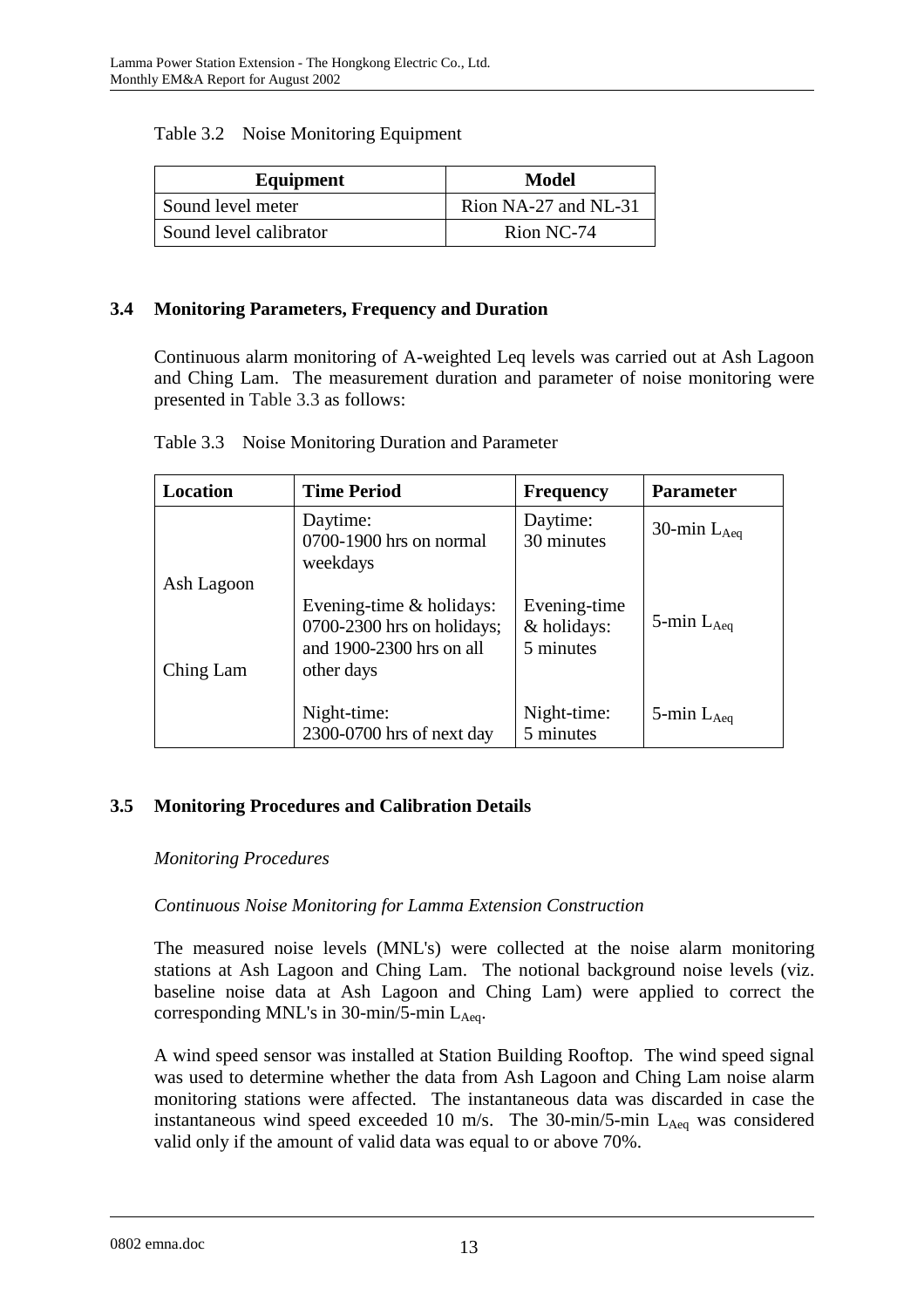When calibrating the noise measuring equipment, all observations around the monitoring stations, which might have affected the monitoring results, were recorded.

# *Equipment Calibration*

The sound level meters and calibrators have been verified by the manufacturer or accredited laboratory. Equipment for continuous noise monitoring was calibrated at site on a monthly basis. Calibration details are shown in Appendix G.

# **3.6 Results and Observations**

Continuous noise monitoring was conducted at the two monitoring stations at Ash Lagoon and Ching Lam. All monitoring results and their graphical presentations are provided in Appendix E.

No exceedance of noise Action/Limit Level was recorded in the month.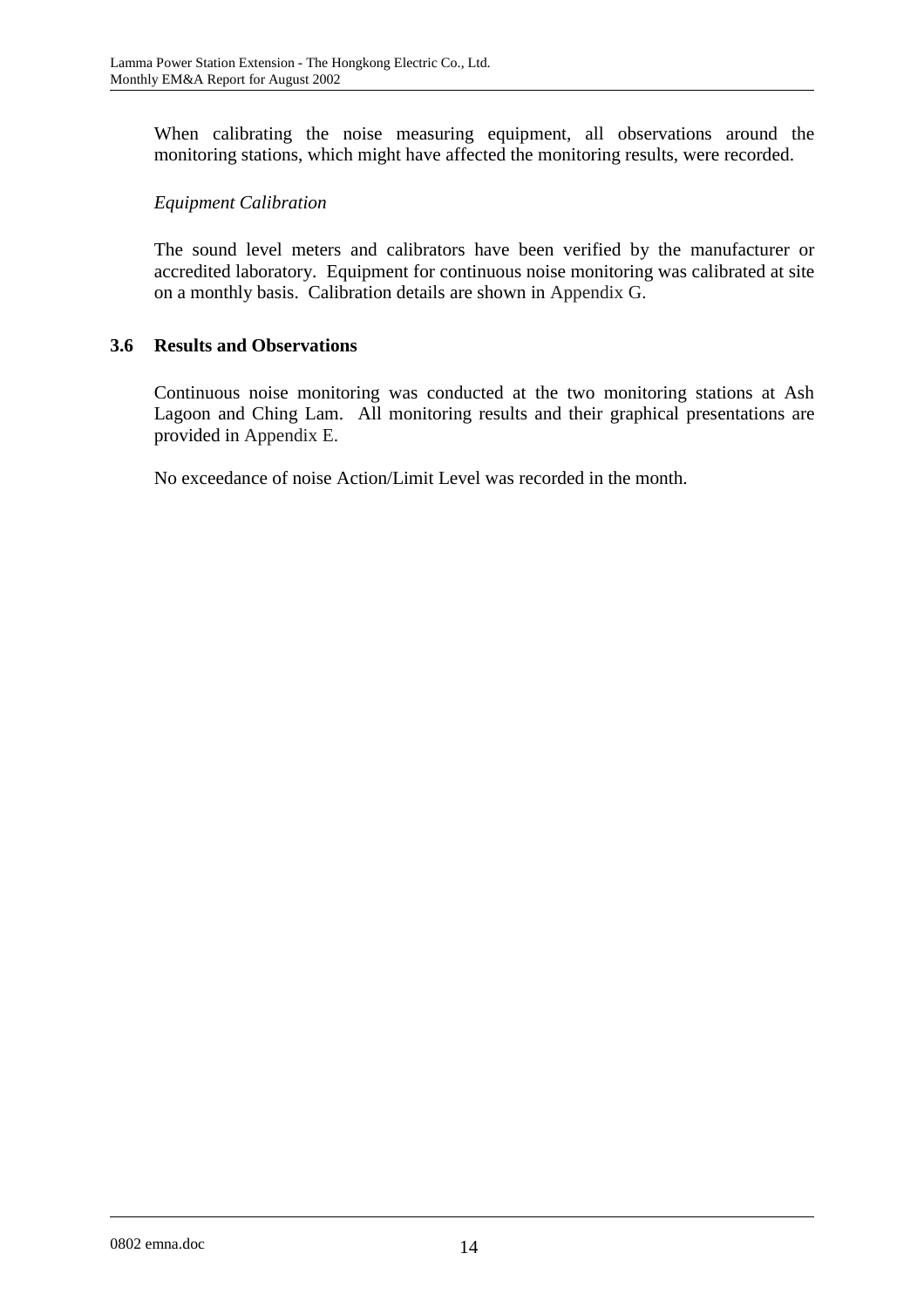

Figure 3.1 Location of Noise Monitoring Stations

0802 emna.doc 15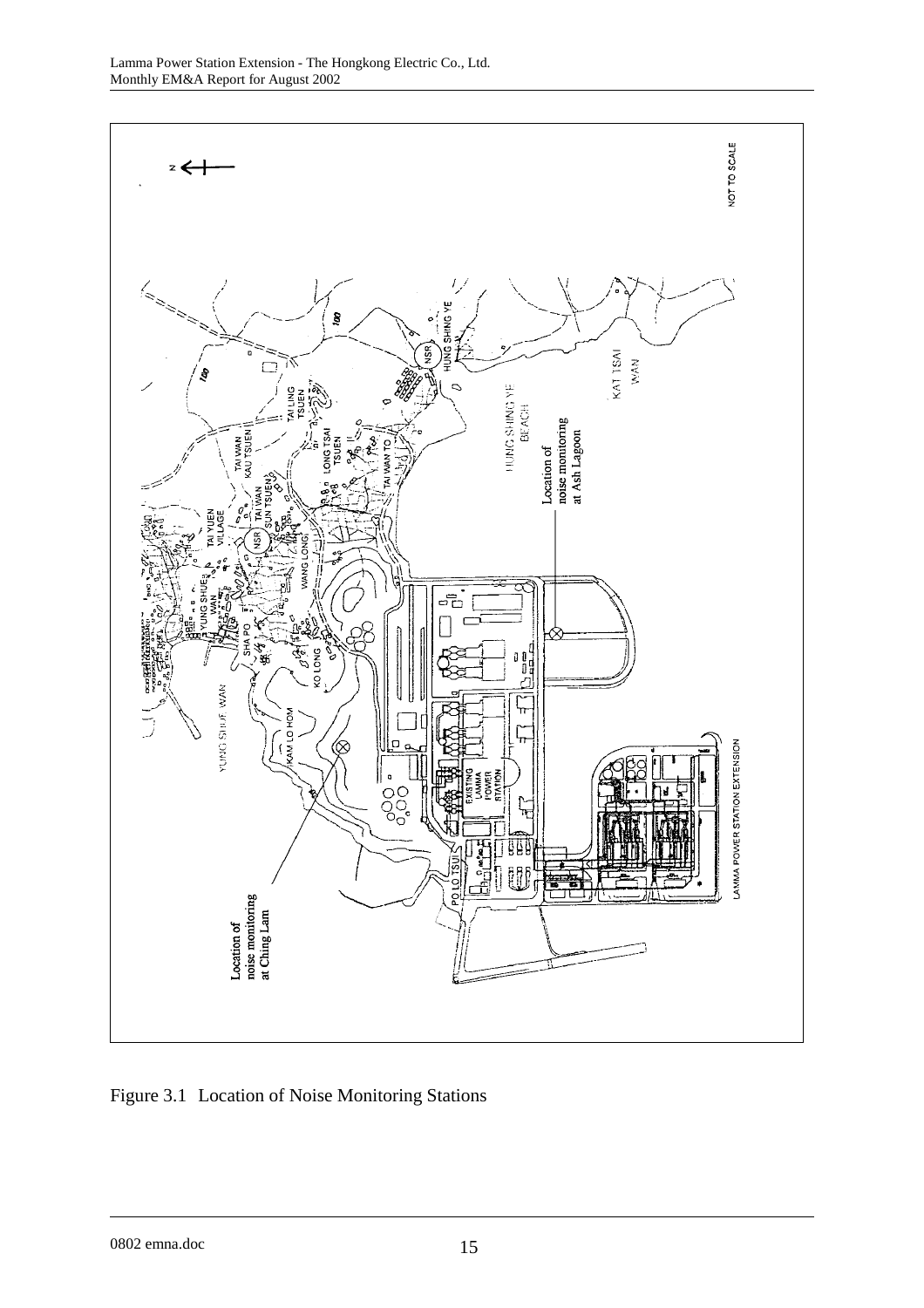# **4. WATER QUALITY MONITORING**

# **4.1 Monitoring Requirements**

After the closure of the seawall for the reclamation site in July 2002, post project monitoring work for marine water quality was started in August 2002 in the same manner as impact monitoring work. The post project monitoring work would be completed on 19 September 2002 tentatively. After successful completion of post project monitoring, no further marine water quality monitoring would be required.

Post project marine water quality monitoring was carried out at the monitoring locations adjacent to the construction site. The monitoring data were checked against the AL levels set out in the Baseline Monitoring Report (Construction Phase). As there were no activities for the laying of the gas pipeline in the reporting month, no water quality impact monitoring at the relevant stations was carried out.

# **4.2 Monitoring Locations**

A total of 12 water quality monitoring locations were selected. 7 Sensitive Receiver (SR) stations were chosen on the basis of their proximity to the construction site, 5 Marine Control stations (C) as recommended in the EIA were selected to facilitate comparison of the water quality of the SR stations with ambient water quality conditions. Table 4.1 describes the locations of these monitoring stations. Their locations are shown in Figure 4.1.

| <b>Type</b>                | <b>Monitoring</b><br><b>Location</b> | <b>HK Metric</b><br>Grid E  | <b>HK Metric</b><br><b>Grid N</b> |
|----------------------------|--------------------------------------|-----------------------------|-----------------------------------|
| Sensitive                  | SR1                                  | 830 224                     | 811 528                           |
| Receiver                   | SR <sub>2</sub>                      | 829 004                     | 810 903                           |
| <b>Stations</b>            | SR <sub>3</sub>                      | 829 194<br>$(829\;166)^{1}$ | 808 600<br>$(808592)^{1}$         |
|                            | SR4                                  | 830 119                     | 808 650                           |
|                            | SR <sub>5</sub>                      | 830 386                     | 807 189                           |
|                            | SR <sub>6</sub>                      | 829 977                     | 805 758                           |
|                            | SR7                                  | 829 566                     | 804 545                           |
| Marine                     | C1                                   | 830 542                     | 813 492                           |
| Control<br><b>Stations</b> | C <sub>2</sub>                       | 828 608                     | 813 492                           |
|                            | C <sub>3</sub>                       | 826 776                     | 809 978                           |
|                            | C <sub>4</sub>                       | 826 776                     | 806 464                           |
|                            | C <sub>5</sub>                       | 830 440                     | 802 186                           |

Table 4.1 Water Quality Monitoring Locations

*1. Due to the construction programme, the monitoring location SR3 was slightly shifted since the monitoring on 16th April 2001. EPD has verbally been informed of the shift of the monitoring location.*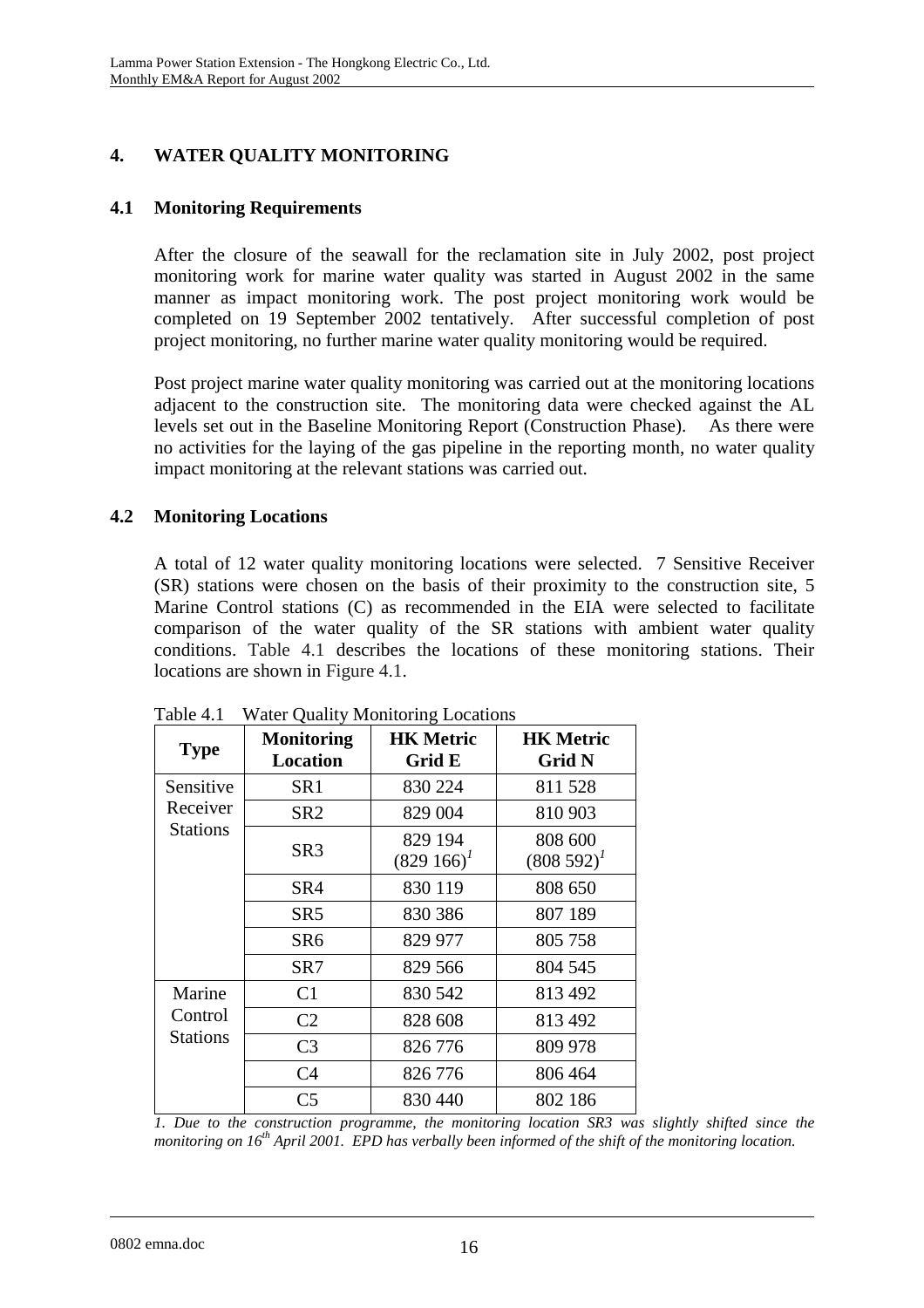# **4.3 Monitoring Equipment**

Table 4.2 summarizes the equipment used in the water-quality monitoring programme.

| Table 4.2 Water Quality Monitoring Equipment |  |
|----------------------------------------------|--|
|                                              |  |

| Equipment                                | <b>Detection Limit</b>                                                                                                                                                                                                                                                           |
|------------------------------------------|----------------------------------------------------------------------------------------------------------------------------------------------------------------------------------------------------------------------------------------------------------------------------------|
| YSI 6920 Water<br><b>Quality Monitor</b> | Temperature: -5 to 45 <sup>0</sup> C; +/- 0.15 <sup>0</sup> C<br>Salinity: 0 to 70 ppt; $\pm$ /- 0.1 ppt<br>Dissolved Oxygen: 0 to $200\%$ ; +/- 0.2%<br>0 to 20 mg/L; $+/-$ 0.2 mg/L<br>Turbidity: 0 to 000 NTU; $+/-$ 5% of the<br>range<br>pH: 0 to 14 units; $+/- 0.2$ units |
| Trimble NT300D GPS                       | Accuracy better than 3m                                                                                                                                                                                                                                                          |

# **4.4 Monitoring Parameters, Frequency and Duration**

Table 4.3 summarizes the monitoring parameters, frequencies and total duration of water quality monitoring. The monitoring schedule for reporting month is shown in Appendix C.

| <b>Monitoring</b><br><b>Stations</b>                                                                                                                          | <b>Parameters</b>                                                                                                                                            | <b>Frequency</b>        | No. of<br><b>Depths</b>                  | No. of<br><b>Samples</b>     |
|---------------------------------------------------------------------------------------------------------------------------------------------------------------|--------------------------------------------------------------------------------------------------------------------------------------------------------------|-------------------------|------------------------------------------|------------------------------|
| Sensitive Receiver<br><b>Stations</b><br>SR1, SR2, SR4,<br>SR5, SR6 & SR7<br><b>Marine Control</b><br><b>Stations</b><br>$C1, C2, C3, C4$ &<br>C <sub>5</sub> | Depth, m<br>Temperature, <sup>o</sup> C<br>Salinity, ppt<br>$\bullet$<br>DO, mg/L<br>DO Saturation,<br>$\%$<br>Turbidity, NTU<br>SS, mg/L<br>$\bullet$<br>pH | Three times<br>per week | 3<br>Surface,<br>Mid-Depth<br>and Bottom | Mid-ebb<br>and Mid-<br>flood |

|  |  | Table 4.3 Water Quality Monitoring Parameters and Frequency |
|--|--|-------------------------------------------------------------|
|  |  |                                                             |

# **4.5 Monitoring Procedures and Calibration Details**

# *Monitoring Procedures*

• The monitoring stations were accessed using survey boat to within 3m, guided by Differential Global Positioning System (DGPS).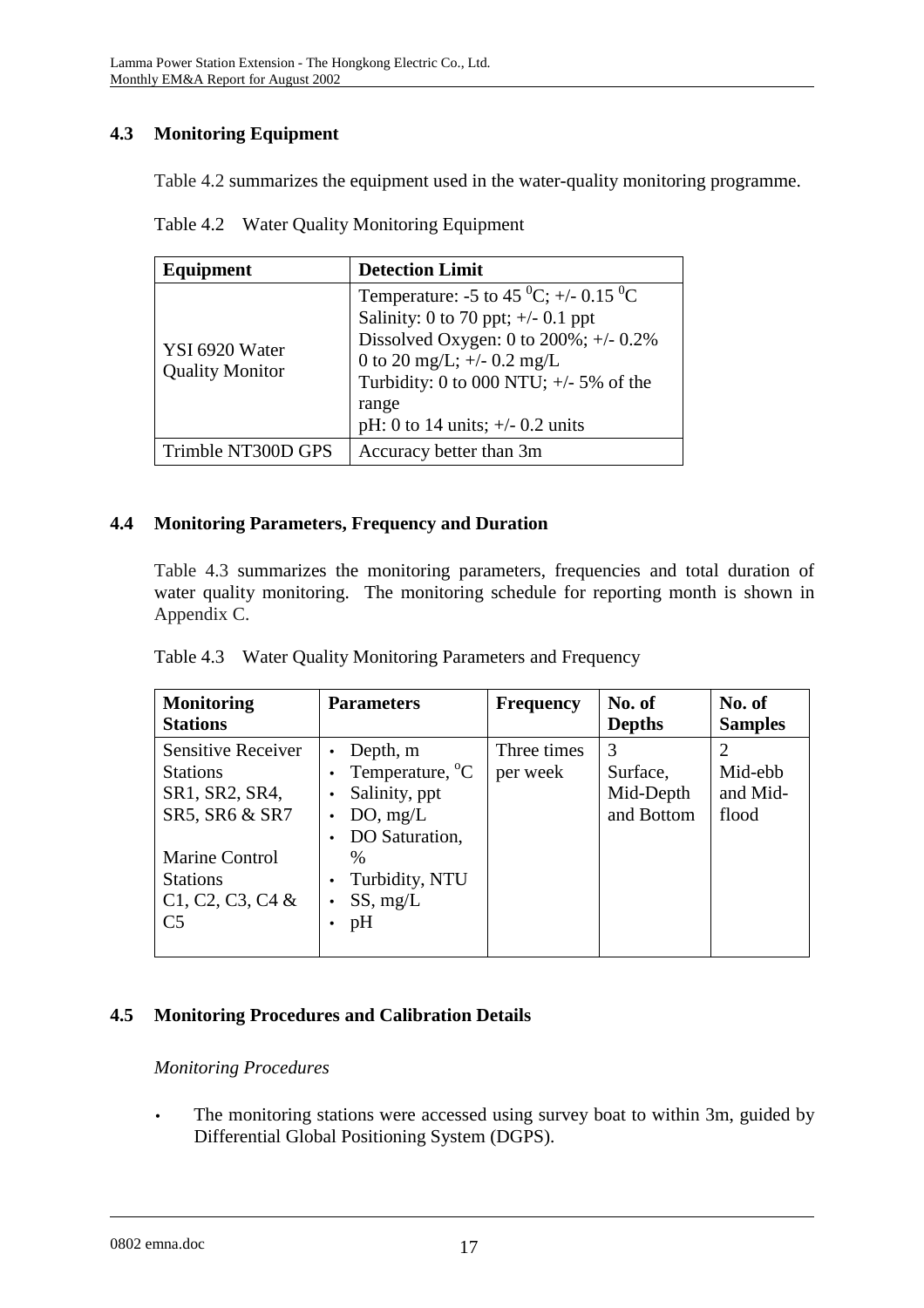- The depth of the monitoring location was measured using depth meter in order to determine the sampling depths. Afterwards, the water sampler was lowered into the water to the required depths of sampling. Upon reaching the pre-determined depth, a messenger to activate the sampler was then released to travel down the wire. The water sample was sealed within the sampler before retrieving.
- All in-situ measurements at each monitoring stations were taken at 3 water depths, where appropriate, namely 1m below water surface, mid-depth, and 1 meter from seabed, except where the water depth was less than 6m, the mid-depth measurement was omitted. If the water depth was less than 3m, only the middepth position was monitored.
- At each measurement/sampling depth, two consecutive measurements were taken. The probes were retrieved out of the water after the first measurement and then redeployed for the second measurement. Where the difference in the value between the first and the second readings of each set was more than 25% of the value of the first reading, the reading was discarded and further samplings were taken.
- The duplicate water samples for physical and chemical analysis were stored into a pre-labelled high-density polyethylene (HDPE) bottle pre-rinsed with the same water samples. The sample bottles were than packed in a cool-box (cooled to  $4^{\circ}C$ without being frozen) and delivered to a HOKLAS Laboratory for analysis upon the completion of each round of sampling.
- In addition, field information such as the general meteorological conditions and any observations regarding any significant activities in the vicinity of each monitoring location were also recorded. Major water pollution sources, if any, were identified and recorded.

# *Equipment Calibration*

The equipment deployed for in-situ measurement of marine water quality was calibrated before use. The methodologies for the calibration follow the instruction manuals provided by the corresponding manufacturers. The calibration records are shown in Appendix G.

# *Laboratory Analysis & QA/QC*

The collected marine water samples were analyzed for Suspended Solids with methodologies summarized in Table 4.4.

|  |  |  |  |  | Table 4.4 Laboratory Analysis Methodologies of Marine Water Samples |
|--|--|--|--|--|---------------------------------------------------------------------|
|--|--|--|--|--|---------------------------------------------------------------------|

| Parameter        | <b>Method</b>            | <b>Limit of Reporting (mg/L)</b> |
|------------------|--------------------------|----------------------------------|
| Suspended Solids | <b>APHA 17 ed 2540 D</b> |                                  |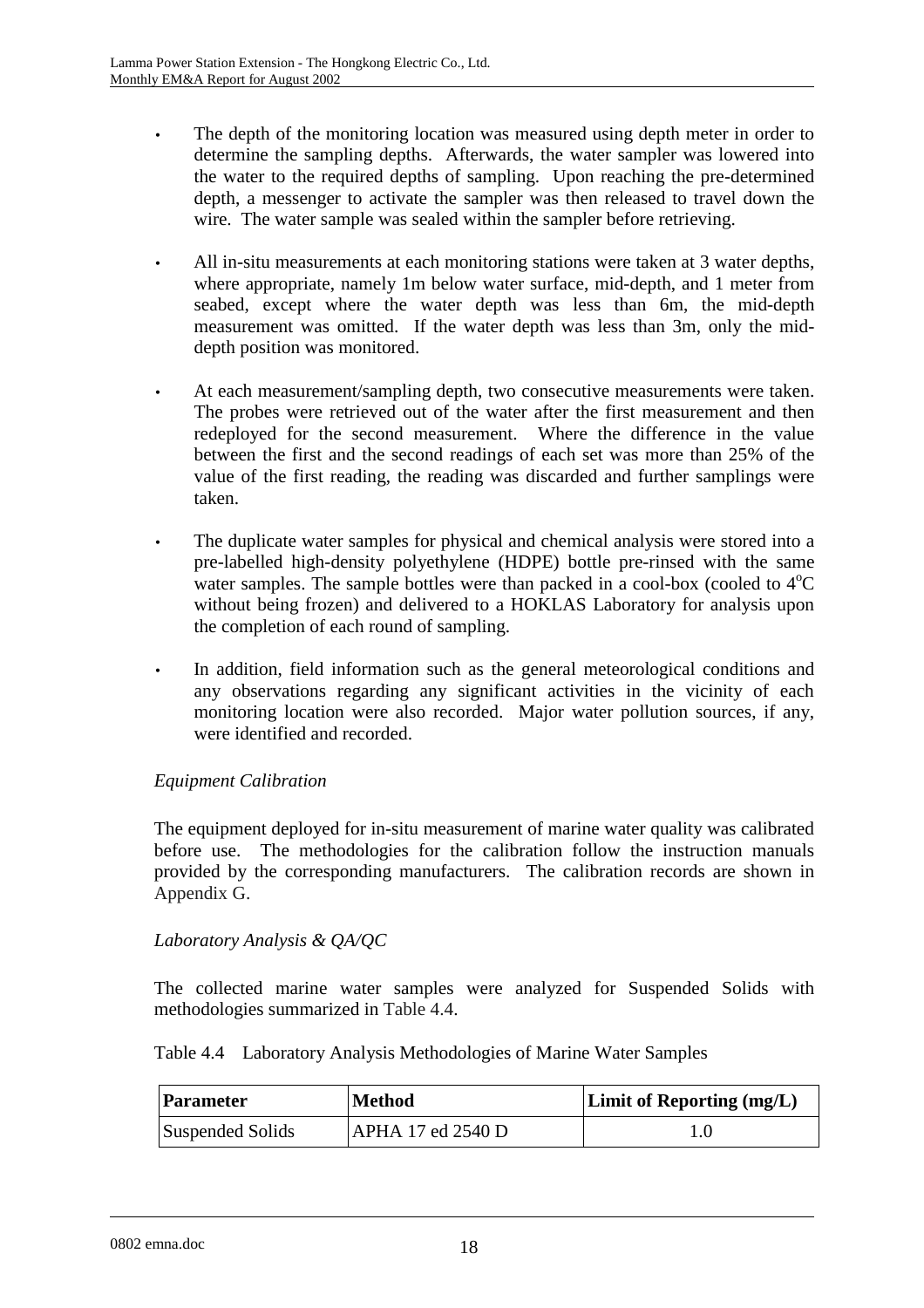In order to ensure that the laboratory analysis works were carried out properly, stringent QA/QC procedures (which includes the sample preparation as well as the subsequent instrumentation analysis) were followed. According to the requirements stipulated in the EM&A Manual, QA/QC requirements for laboratory testing include:

- 1) "Blind" duplicate samples analysis of 10% collected marine water samples; and
- 2) in-house QA/QC procedures of the testing laboratory (this includes the use of blank, batch duplicates and quality control samples).

# *Blind Duplicate:*

In order to cross check the precision of the measurement results obtained from the laboratory analysis, "blind" duplicate samples of 10% of the collected marine water samples were analysed alongside the normal samples. The sample codes for the "blind" duplicates were determined by the sampling team and are not identifiable by the laboratory. The results of the "blind" duplicate samples are summarized in Appendix G.

A total of 936 sets of samples (for Suspended Solids analysis) were received during the marine monitoring period including both ebb and flood tides. At least 5% laboratory blanks, batch duplicates, quality control samples and recovery tests for each parameter were conducted. The acceptance criteria are outlined in each type of Quality Control data.

# *Blank:*

A laboratory blank is an analyte free matrix to which all reagents are added in the same volumes or proportions as used in the standard sample preparation to monitor contamination introduced in laboratory. All the laboratory blank values and acceptance criterion of suspended solids are summarized in Appendix G.

# *Batch Duplicate:*

Batch duplicate is an intra-laboratory split sample randomly selected from the sample batch to monitor the method precision in a given matrix. The acceptance limit of duplicate values of suspended solids and their duplicate results are summarized in Appendix G.

# *Quality Control Sample:*

The quality control sample is the analysis of a material with a known concentration of contaminants to determine the accuracy of results in a given matrix. The quality control samples results for suspended solids are shown in Appendix G.

The QA/QC results in Appendix G indicated that the laboratory analysis works of the collected marine water samples were properly carried out and the measurement results obtained were valid in accordance with the Hong Kong Laboratory Accreditation Scheme (HOKLAS) requirements. On the other hand, the "blind" duplicate measurement results indicated that the precision of the measurements for Suspended Solids are in compliance with the HOKLAS requirements.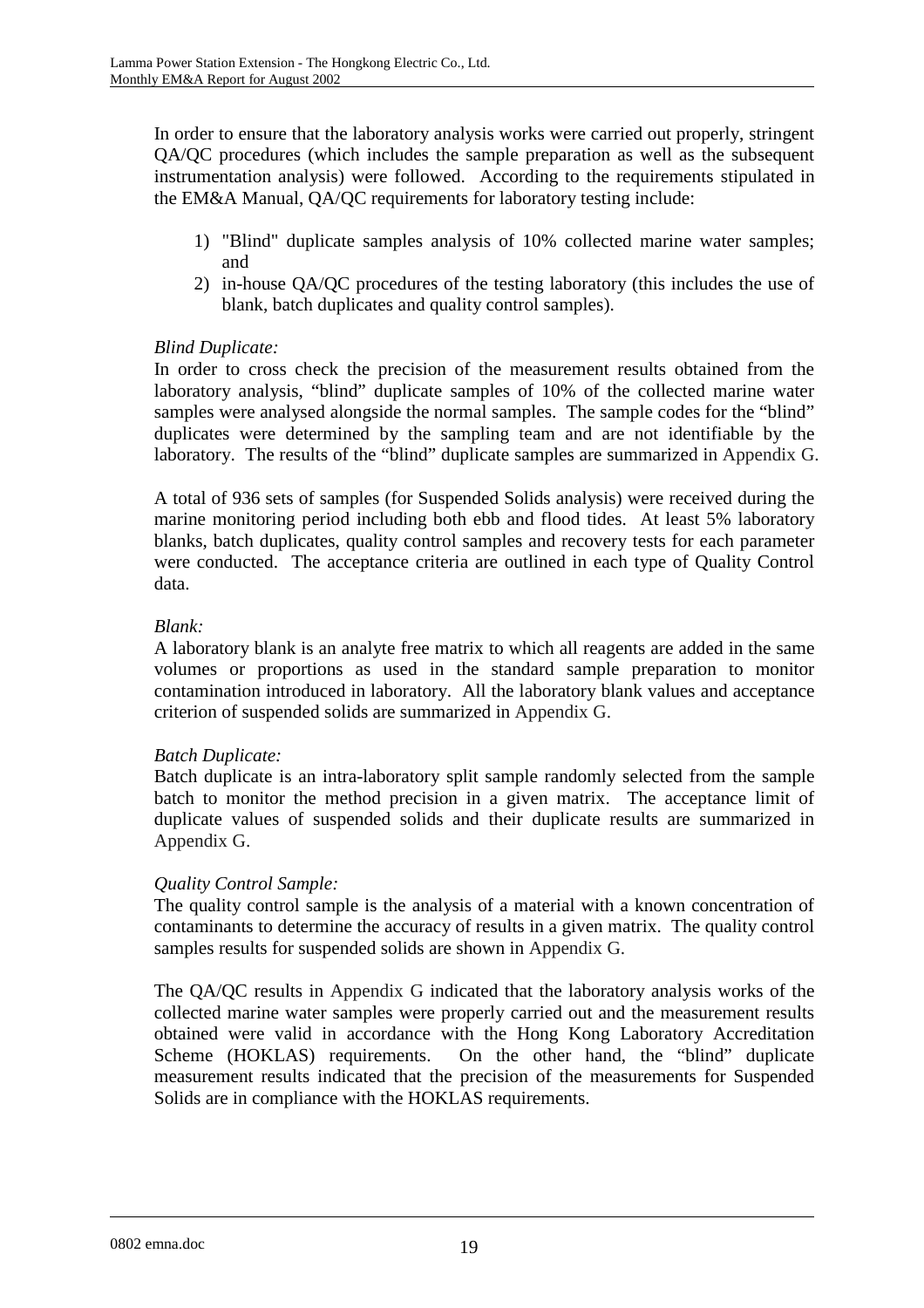# **4.6 Results and Observations**

Post project marine water monitoring was conducted as scheduled in the reporting month. All monitoring data and graphical presentation of the monitoring results are provided in Appendix F. There was no Action / Limit Level exceedance for water quality in the reporting month.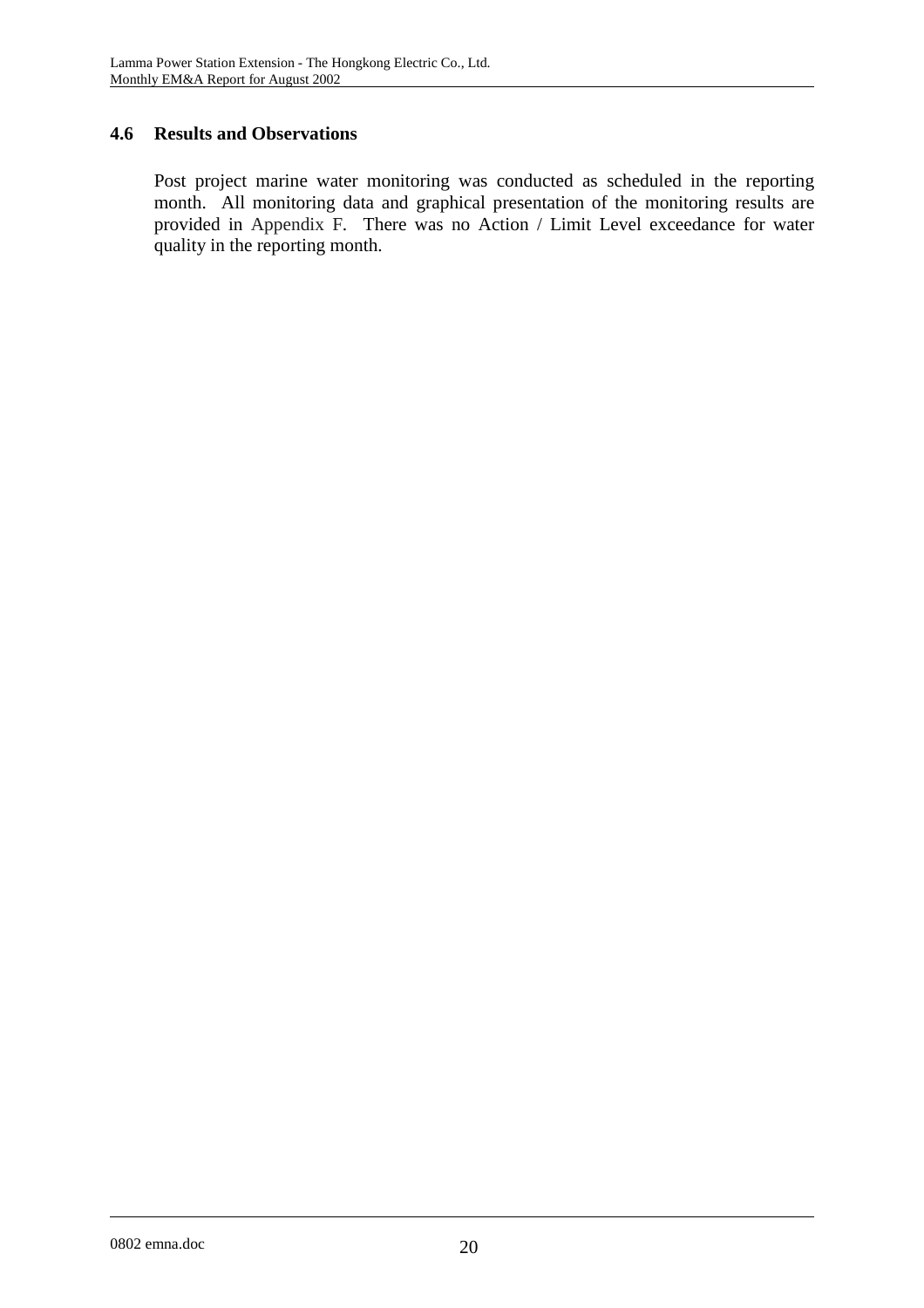

Figure 4.1 Location of Water Quality Monitoring Stations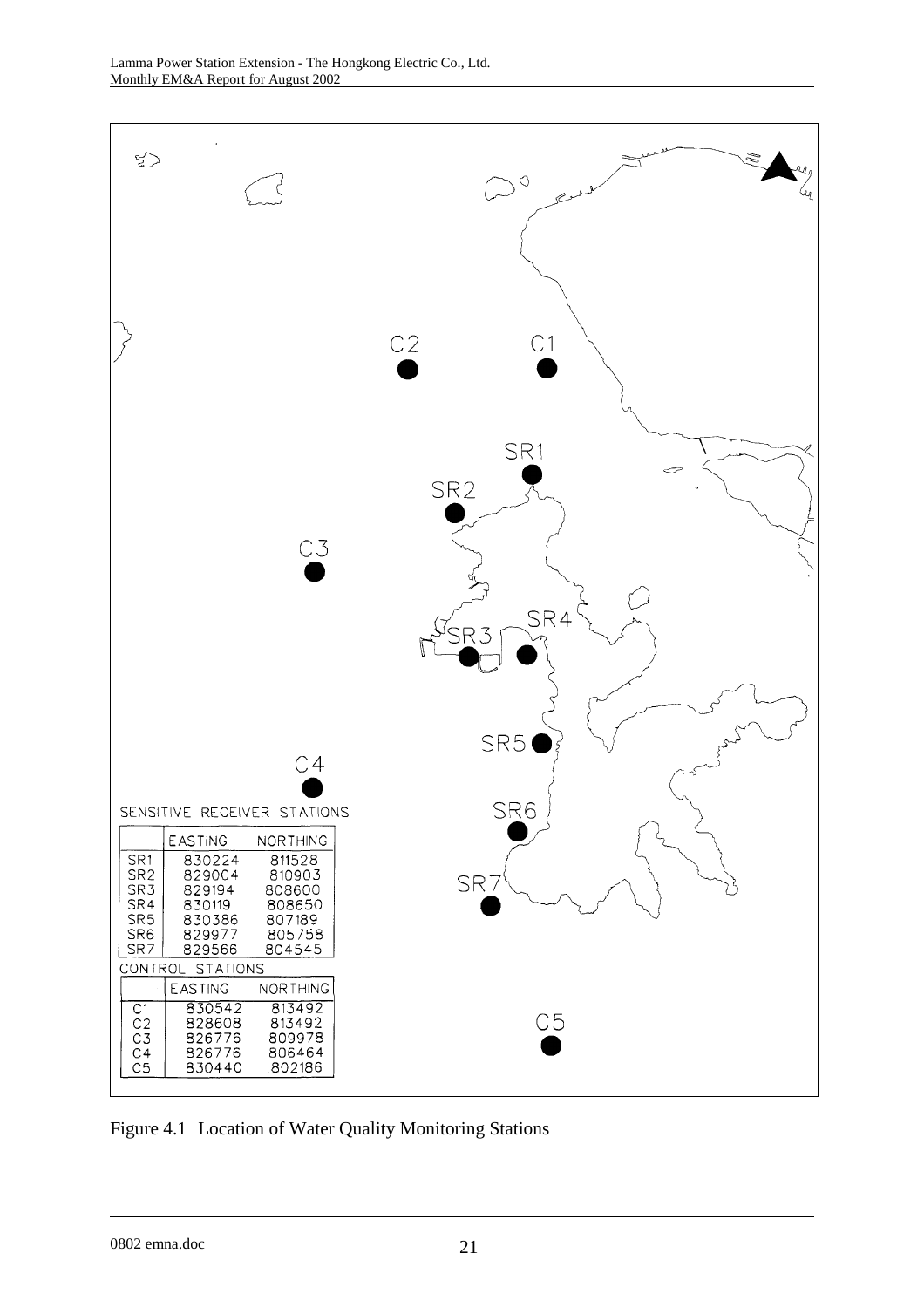# **5. ENVIRONMENTAL AUDIT**

# **5.1 Review of Environmental Monitoring Procedures**

The environmental monitoring procedures were regularly reviewed by the Environmental Team. No modification to the existing monitoring procedures was recommended.

# **5.2 Assessment of Environmental Monitoring Results**

*Monitoring results for Air Quality, Noise and Water Quality* 

The environmental monitoring results for Air Quality, Noise and Water Quality in the reporting month presented in sections 2,3 and 4 respectively are summarized in Table 5.1.

| <b>Item</b>    | <b>Parameter</b><br><b>Monitored</b>                                                            | <b>Monitoring</b><br><b>Period</b> | No. of<br><b>Exceedances In</b> |                       | <b>Event/Action Plan</b><br><b>Implementation Status</b>                                                                                                                                                               |
|----------------|-------------------------------------------------------------------------------------------------|------------------------------------|---------------------------------|-----------------------|------------------------------------------------------------------------------------------------------------------------------------------------------------------------------------------------------------------------|
|                |                                                                                                 |                                    | <b>Action</b><br>Level          | Limit<br><b>Level</b> | and Results                                                                                                                                                                                                            |
| Air            |                                                                                                 |                                    |                                 |                       |                                                                                                                                                                                                                        |
| $\mathbf{1}$   | <b>Ambient TSP</b><br>$(24$ -hour)                                                              | $01/08/02$ -<br>31/08/02           | $\Omega$                        | $\Omega$              |                                                                                                                                                                                                                        |
| $\overline{2}$ | <b>Ambient TSP</b><br>$(1-hour)$                                                                | 01/08/02-<br>31/08/02              | $\Omega$                        | $\Omega$              |                                                                                                                                                                                                                        |
| Noise          |                                                                                                 |                                    |                                 |                       |                                                                                                                                                                                                                        |
| $\mathbf{1}$   | Noise level at the<br>critical NSR's<br>predicted by the<br>noise alarm<br>monitoring<br>system | $01/08/02 -$<br>31/08/02           | $\Omega$                        | $\Omega$              |                                                                                                                                                                                                                        |
| $\mathfrak{D}$ | Manual noise<br>monitoring at the<br>Pak Kok Tsui<br>residences                                 | $01/08/02$ -<br>31/08/02           | N/A                             | N/A                   | Hoarding works at Pak Kok Tsui<br>were completed on 11/5/2002.<br>Civil works would tentatively<br>commence in November.<br>Manual noise monitoring was<br>suspended during the period<br>from 12/5/2002 to 31/8/2002. |
| Water          |                                                                                                 |                                    |                                 |                       |                                                                                                                                                                                                                        |
| $\mathbf{1}$   | D <sub>O</sub><br>(Surface $&$<br>Middle)                                                       | 01/08/02-<br>31/08/02              | $\Omega$                        | $\Omega$              |                                                                                                                                                                                                                        |

Table 5.1 Summary of AL Level Exceedances on Monitoring Parameters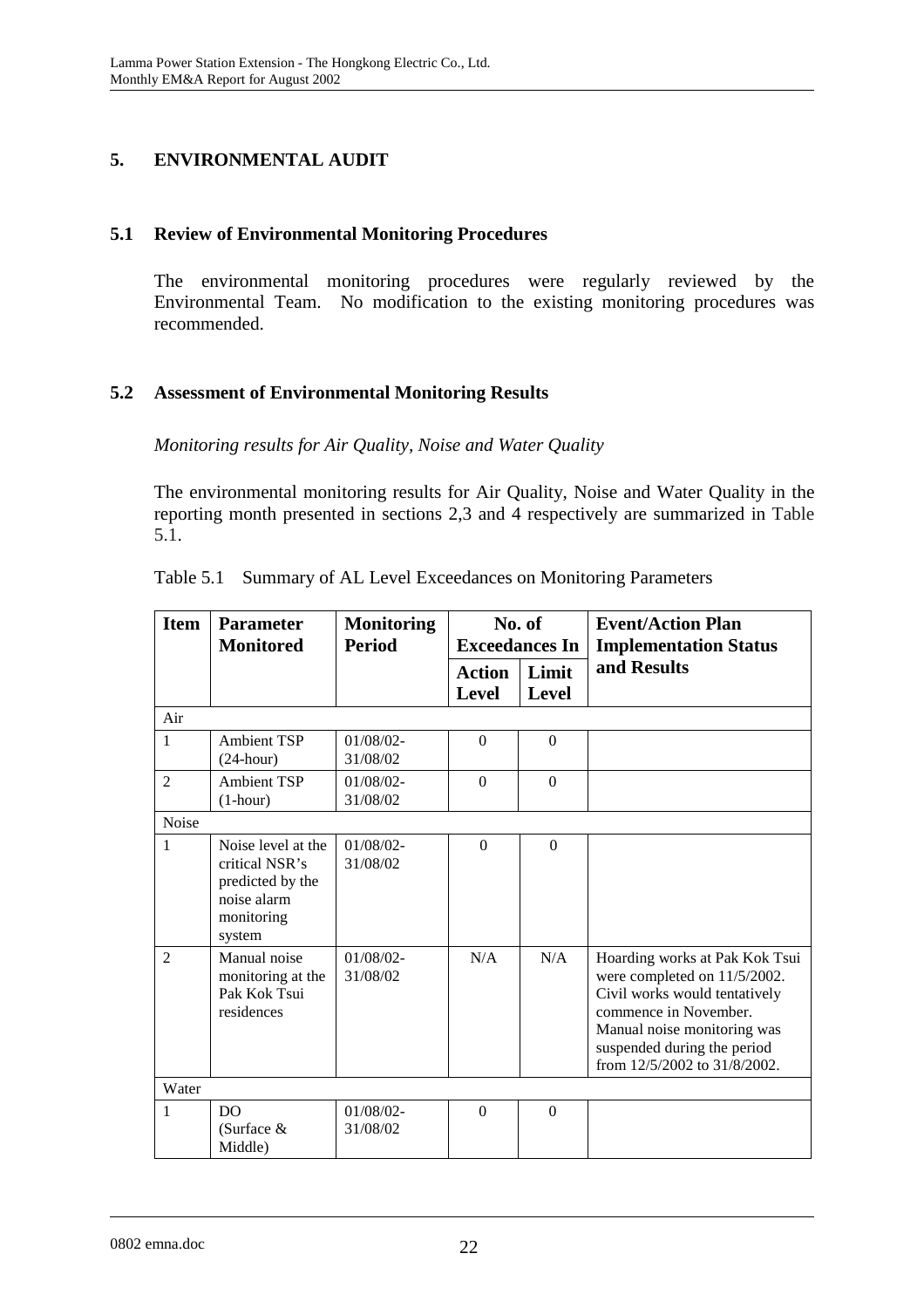| <b>Item</b>    | <b>Parameter</b><br><b>Monitored</b> | <b>Monitoring</b><br><b>Period</b> | No. of<br><b>Exceedances In</b> |                       | <b>Event/Action Plan</b><br><b>Implementation Status</b> |
|----------------|--------------------------------------|------------------------------------|---------------------------------|-----------------------|----------------------------------------------------------|
|                |                                      |                                    | <b>Action</b><br><b>Level</b>   | Limit<br><b>Level</b> | and Results                                              |
| $\mathfrak{D}$ | DO (Bottom)                          | $01/08/02$ -<br>31/08/02           | $\Omega$                        | $\Omega$              |                                                          |
| $\mathcal{R}$  | <b>SS</b>                            | 01/08/02-<br>31/08/02              | $\Omega$                        | $\Omega$              |                                                          |
| $\overline{4}$ | Turbidity                            | $01/08/02$ -<br>31/08/02           | $\theta$                        | $\theta$              |                                                          |

# *Waste Management Records*

The estimated amounts of different types of waste generated in August 2002 are shown in Table 5.2.

|  |  | Table 5.2 Estimated Amounts of Waste Generated in August 2002 |
|--|--|---------------------------------------------------------------|
|--|--|---------------------------------------------------------------|

| <b>Waste Type</b>          | <b>Examples</b>           | <b>Estimated Amount</b> |
|----------------------------|---------------------------|-------------------------|
| <b>Excavated Materials</b> | Rock and soil             | $4,000 \text{ m}^3$     |
| <b>General Refuse</b>      | Domestic wastes collected | $6.04$ Ton              |
|                            | on site                   |                         |
| <b>Recycled Paper</b>      | Domestic wastes collected | $10 \text{ kg}$         |
|                            | on site                   |                         |
| Aluminium                  | Domestic wastes collected | $9$ kg                  |
|                            | on site                   |                         |

# **5.3 Site Environmental Audit**

Site audits were carried out by ET on a weekly basis to monitor environmental issues at the construction sites to ensure that all mitigation measures were implemented timely and properly. The site conditions were generally satisfactory. All required mitigation measures were implemented. The weekly site inspection results are attached in Appendix I.

EPD officials visited Unit L9 piling construction site on 27 August 2002. They inspected the proposed desilting system and left the site without any comment.

The Automatic Self-Monitoring Device (ASMD) data downloaded from the dumping hopper barge (21599V) on 15 August 2002 indicated that the ASMD was not functioning properly. The data was found missing since 12 August 2002. A warning letter was issued by EPD to the contractor on 23 August 2002 about the incident. The contractor replied to EPD that the concerned barge was not used for the project from 12 August 2002 to 15 August 2002 and would not be deployed for the remaining period of the project.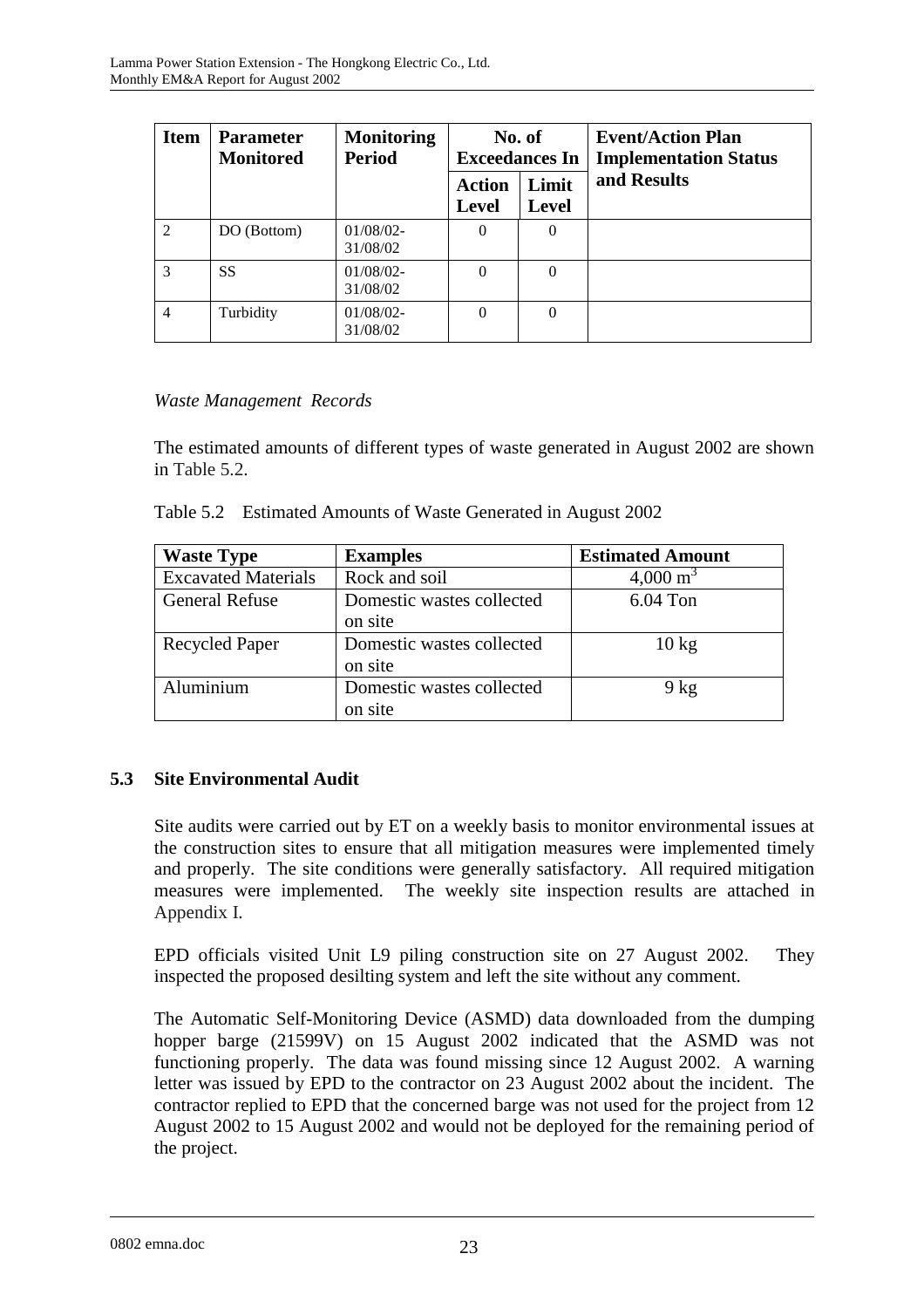# **5.4 Status of Environmental Licensing and Permitting**

All permits/licenses obtained for the project are summarised in Table 5.3.

| Table 5.3 Summary of Environmental Licensing and Permit Status |  |  |  |  |  |
|----------------------------------------------------------------|--|--|--|--|--|
|----------------------------------------------------------------|--|--|--|--|--|

| <b>Description</b>                            | Permit No.               |             | <b>Valid Period</b><br>highlights |                                                                                                                                                                                | <b>Status</b> |
|-----------------------------------------------|--------------------------|-------------|-----------------------------------|--------------------------------------------------------------------------------------------------------------------------------------------------------------------------------|---------------|
|                                               |                          | <b>From</b> | To                                |                                                                                                                                                                                |               |
| Varied<br>Environmental<br>Permit             | EP-071/2000/B            | 13/07/01    |                                   | The whole<br>construction work<br>site.                                                                                                                                        | Valid         |
| Construction<br>Noise Permit                  | GW-UW0076-02             | 17/04/02    | 09/09/02                          | 8 groups (A-H) of<br>PME's are assigned.<br>Only one group can<br>be used. Group G<br>and H shall not be<br>operated between<br>23:00 and 07:00 on<br>next day.                | Valid         |
| Construction<br>Noise Permit                  | GW-UW0099-02             | 07/05/02    | 06/11/02                          | Operation of specified<br>PME's allowed<br>during the restricted<br>hour (23:00-07:00 on<br>next day). 2 groups<br>of PME's are<br>assigned and only one<br>group can be used. | Valid         |
| Construction<br>Noise Permit                  | GW-UW0191-02             | 22/07/02    | 14/01/03                          | Operation of specified<br>PME's allowed<br>during the restricted<br>hours (07:00-23:00 on<br>holidays and 19:00-<br>$23:00$ on all other<br>days)                              | Valid         |
| Registration of<br>Chemical<br>Waste Producer | WPN5213-912-<br>G1050-01 | 01/06/02    |                                   | Unit L9 piling<br>foundation work.                                                                                                                                             | Valid         |
| Dumping<br>Permit                             | EP/MD/03-002             | 12/06/02    | 11/12/02                          | Dumping at South<br>Cheung Chau<br>Disposal Area; Unit<br>L9 piling foundation<br>work.                                                                                        | Valid         |
| Waste Water<br>Discharge<br>Licence           | EP742/912/006414I        | 10/6/02     | 30/6/07                           | Unit L9 socketted H-<br>piling works                                                                                                                                           | Valid         |
| <b>Waste Water</b><br>Discharge<br>Licence    | EP742/912/006634I        | 16/7/02     | 31/7/07                           | Unit L9 bored piling<br>works                                                                                                                                                  | Valid         |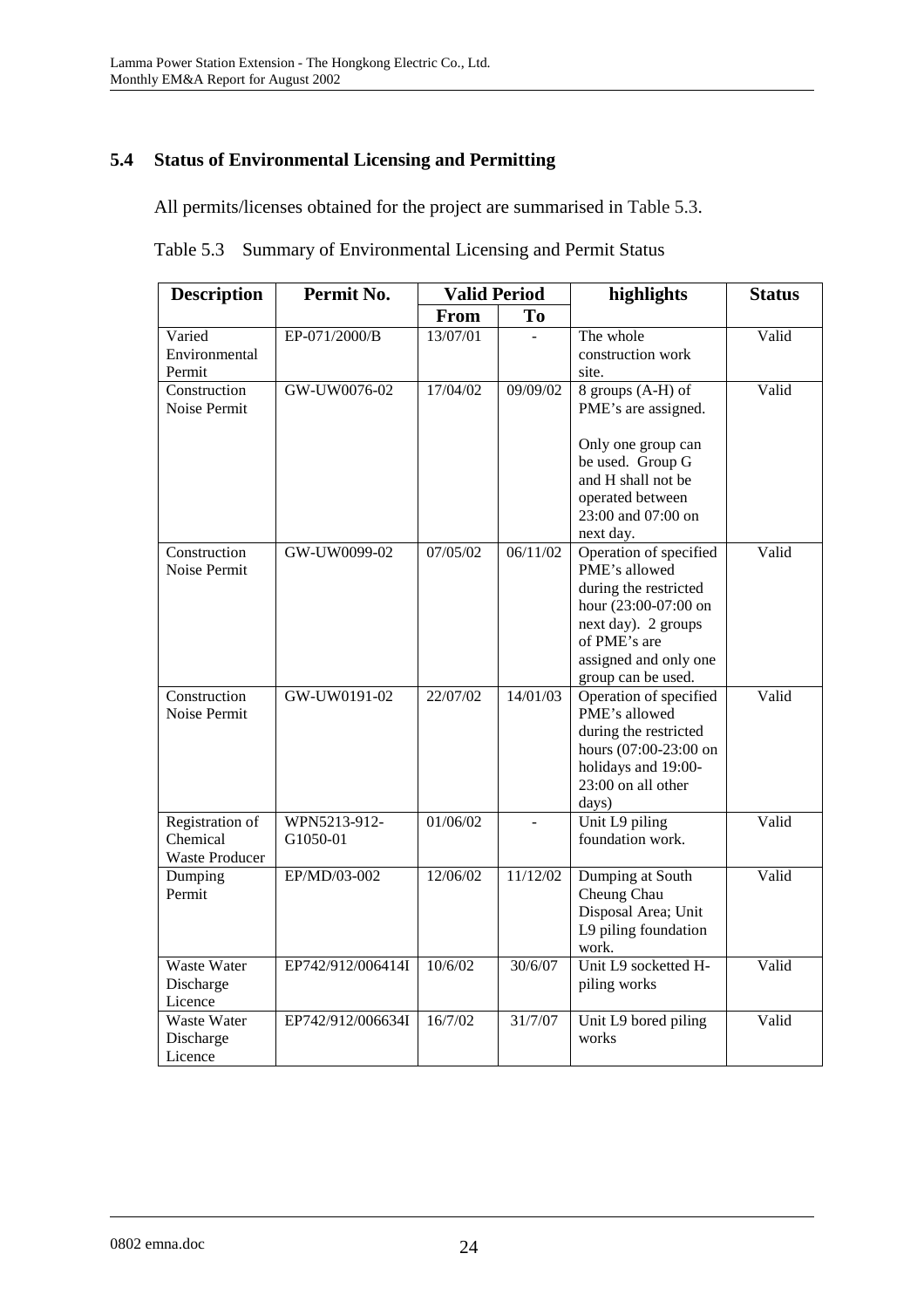# **5.5 Implementation Status of Environmental Mitigation Measures**

Mitigation measures detailed in the permits and the EM&A Manual (Construction Phase) are required to be implemented. An updated summary of the Environmental Mitigation Implementation Schedule (EMIS) is presented in Appendix J.

### **5.6 Implementation Status of Action/Limit Plans**

The Action/Event Plans for air quality, noise and water quality extracted from the EM&A Manual (Construction Phase) and the review report on marine water quality monitoring are presented in Appendix H.

As all the action/limit level exceedances were not related to the construction work, no further action can be devised. Nevertheless, EPD, IEC and the construction contractor have been informed of the exceedances accordingly as per the requirements in the EM&A Manual.

### **5.7 Implementation Status of Environmental Complaint Handling Procedures**

In August 2002, no complaint against the construction activities was received.

|  |  |  |  | Table 5.4 Environmental Complaints / Enquiries Received in August 2002 |
|--|--|--|--|------------------------------------------------------------------------|
|--|--|--|--|------------------------------------------------------------------------|

| Case Reference / | Descriptions / Actions Taken | Conclusion /  |
|------------------|------------------------------|---------------|
| Date, Time       |                              | <b>Status</b> |
| Received /       |                              |               |
| Date, Time       |                              |               |
| Concerned        |                              |               |
| <b>Nil</b>       | N/A                          | N/A           |

| Table 5.5 Outstanding Environmental Complaints / Enquiries Received Before |  |  |  |  |  |
|----------------------------------------------------------------------------|--|--|--|--|--|
|----------------------------------------------------------------------------|--|--|--|--|--|

| Case Reference /<br>Date, Time<br>Received /<br>Date, Time<br>Concerned | Descriptions / Actions Taken | Conclusion /<br><b>Status</b> |
|-------------------------------------------------------------------------|------------------------------|-------------------------------|
| <b>Nil</b>                                                              | N/A                          | N/A                           |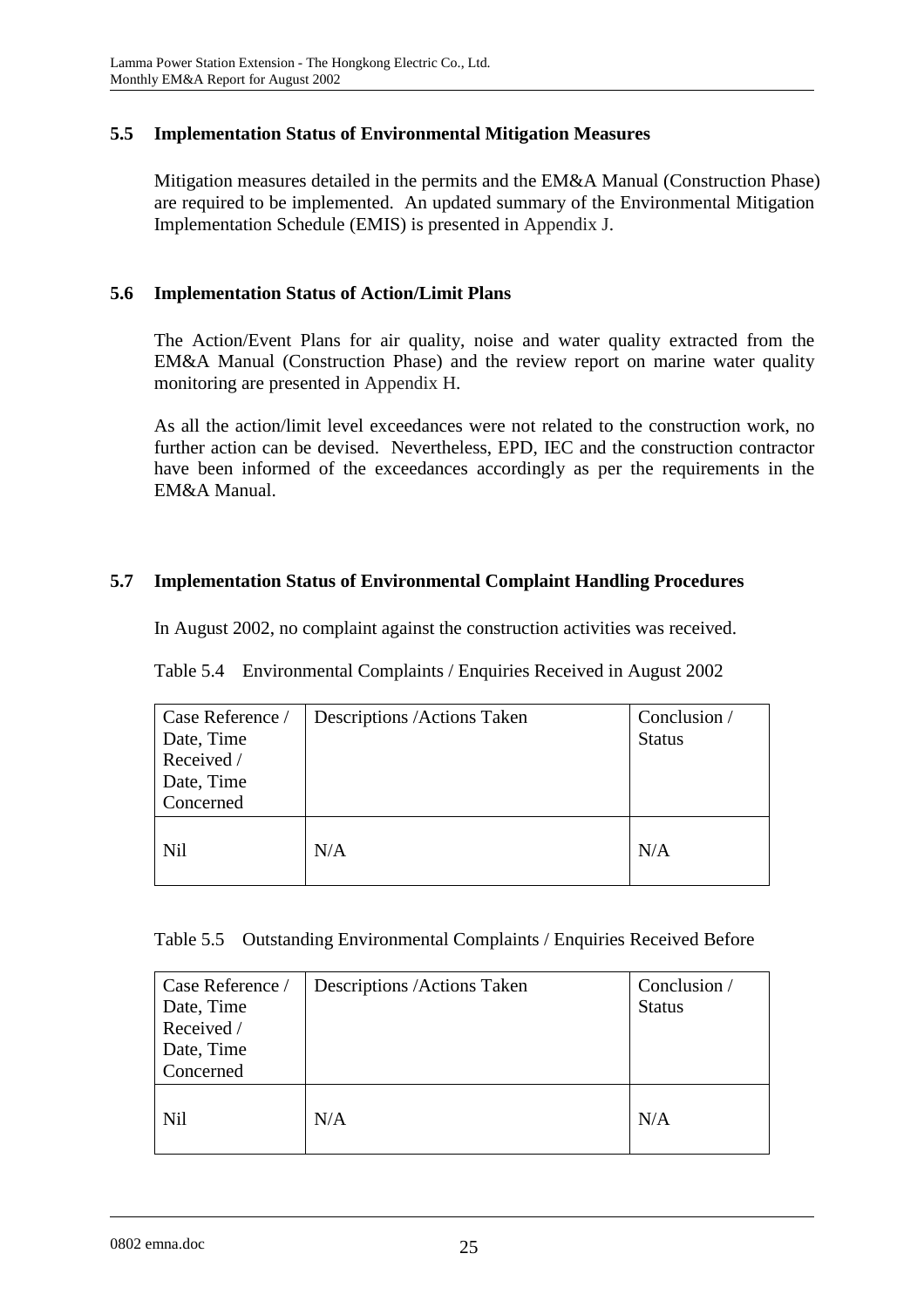# **6. FUTURE KEY ISSUES**

### **6.1 Status of Natural Gas supply**

Based on current project schedule, HEC anticipates there is no delay in the supply of natural gas.

# **6.2 Key Issues for the Coming Month**

Key issues to be considered in the coming month include:

### Site Formation

### *Noise Impact*

- To continue monitoring the noise level during construction and to ensure compliance with the CNP's already obtained.
- To continue the preventive measures for noise exceedance and keep monitoring/ reviewing the performance.

#### *Water Impact*

- To keep reviewing the monitoring results in order to take corresponding action to ensure acceptable seawater quality.
- To provide de-silting utilities for wastewater before discharge from the piling works.
- To carry out post project monitoring works for marine water quality for at least four weeks (i.e. in August/September 2002) in the same manner as impact monitoring work after the closure of the seawall. No further marine water quality monitoring is required after successful completion of post project monitoring.

HEC shall continue to exercise good site practice to ensure acceptable seawater quality. Every effort will be made to eliminate impact on seawater.

# Transmission System

#### *Terrestrial Ecology Impact*

- To closely monitor the construction activities, if any, in order to avoid disturbance to the rare plants;
- To provide temporary fire fighting equipment for prevention of fire within the work sites.

# Unit L9 Piling Foundation

#### *Noise Impact*

0802 emna.doc 26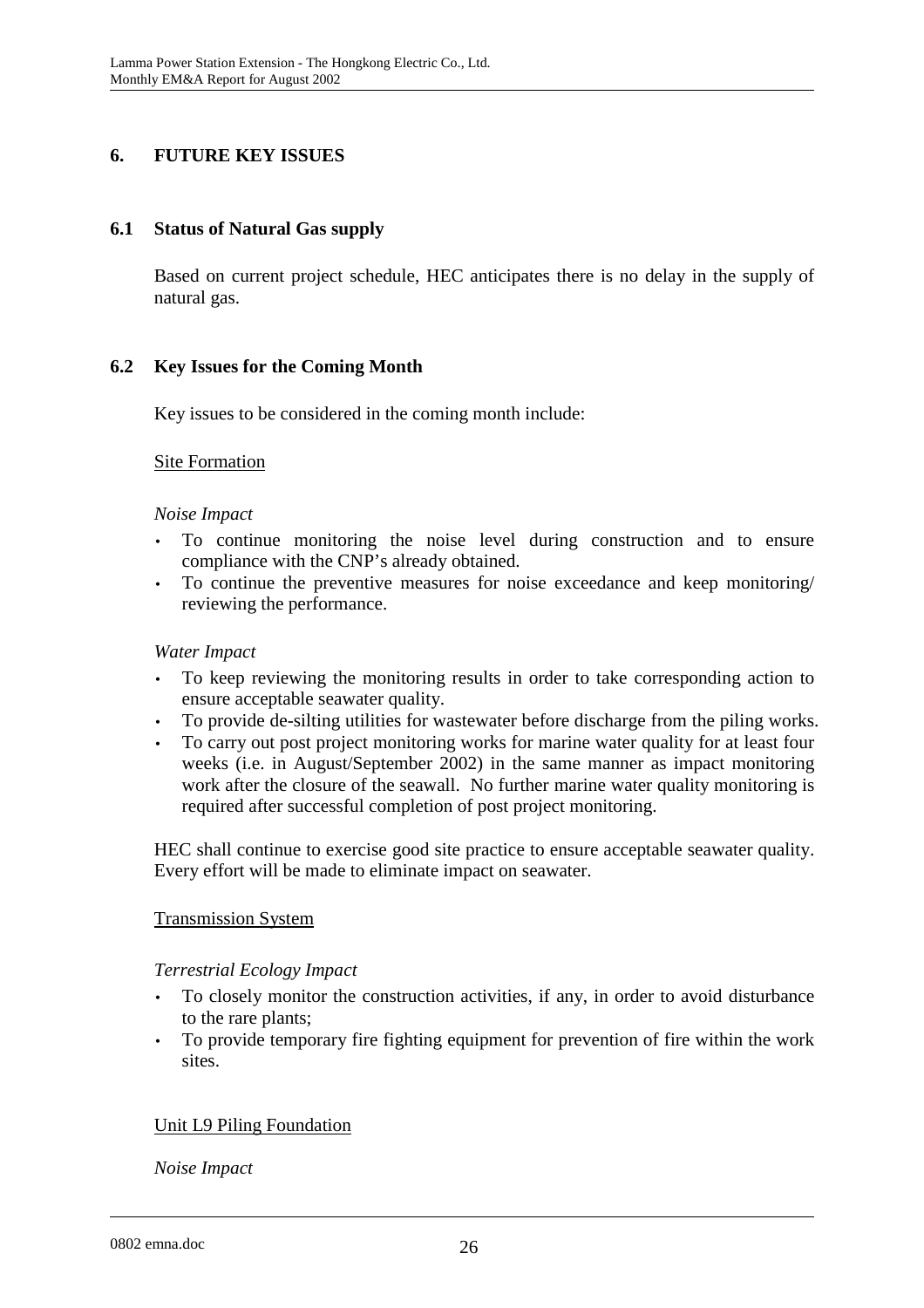- To continue monitoring the noise level during construction and to ensure compliance with the CNPs already obtained.
- To continue the preventive measures for noise exceedance and keep monitoring/ reviewing the performance.

### *Air Impact*

- To spray water on the ground and road surface to prevent dust emission.
- To continue monitoring and reviewing the emission of smoke from construction machines.

### Water Impact

• To recycle wastewater during the bored piling and interface coring works.

### *Waste Management*

• To implement the Waste Management Plan.

# **6.3 Monitoring Schedules for the Next 3 Months**

According to the EIA Report (Volume 2, Part F Section 5.1.1 Page 17), marine water quality monitoring has been carried out during the dredging operations. As water quality impact is further minimized after the closure of the seawall on 30/7/2002, impact monitoring work is no longer required and therefore has been terminated on 31 July 2002. The removal of silt curtains was completed on 21 August 2002. Post project monitoring work was carried out in August 2002 in the same manner as impact monitoring work and would be completed by 19 September 2002 tentatively.

The hoarding works for the construction of transmission system at Pak Kok Tsui were completed on 11/5/2002. The civil works would tentatively commence in November 2002. As there was no construction work during the period from 12/5/2002 to end August 2002, the manual noise monitoring at Pak Kok Tsui was suspended in August 2002. The tentative environmental monitoring schedules for the next 3 months are shown in Appendix C.

# **6.4 Construction Program for the Next 3 Months**

The tentative construction program for the next 3 months is shown in Appendix K.